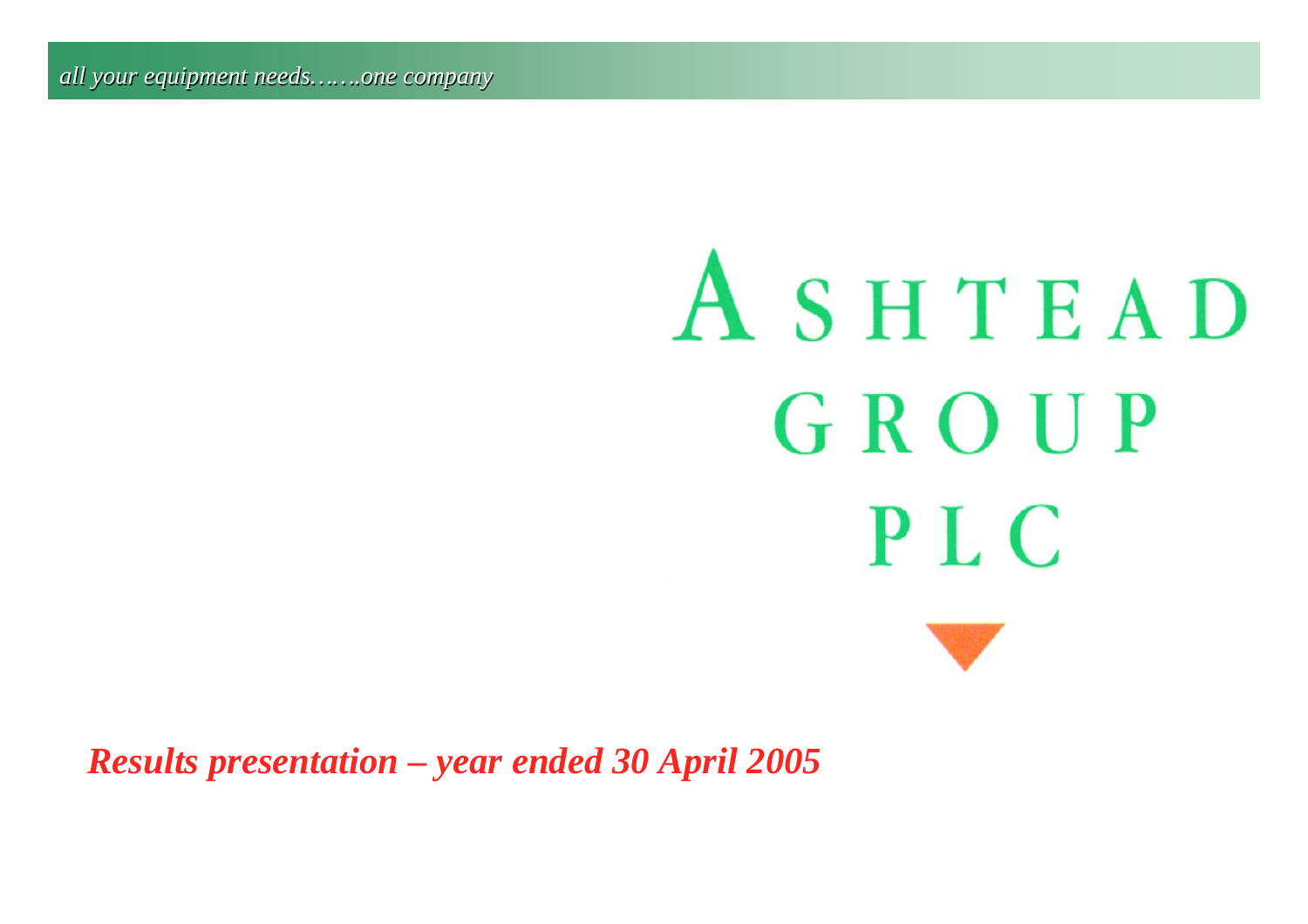# Results overview for year ended April 2005

- **Service Service** Group pre-tax profit<sup>1</sup> of £25.3m (2004 - £7.6m)
- **Service Service** Sunbelt profit<sup>2</sup> up 48% to  $$108.2m (2004 - $73.3m)$
- П A-Plant profit<sup>2</sup> nearly trebled to £11.7m (2004 - £4.0m)
- **Service Service** Significant increase in return on capital to 12.6% (2004 - 7.4%)
- П Debt further reduced by £53.6m from cash flow despite 73% increase in capital expenditure to £125.5m<sup>3</sup>
- $\overline{\phantom{a}}$  Capital reorganisation announced today will:
	- Increase flexibility
	- Facilitate future dividend payments
	- Provide a platform for the Group's future development

<sup>2</sup> Sunbelt's and A-Plant's profit comprises their operating profit before goodwill amortisation and, in 2004, before exceptional items  $\frac{3 \text{ Bofor}}{2 \text{ Bofor}}$  logo conitalisation offects

<sup>3</sup> Before lease capitalisation effects

<sup>&</sup>lt;sup>1</sup> Profit before tax, goodwill amortisation and, in 2004, exceptional items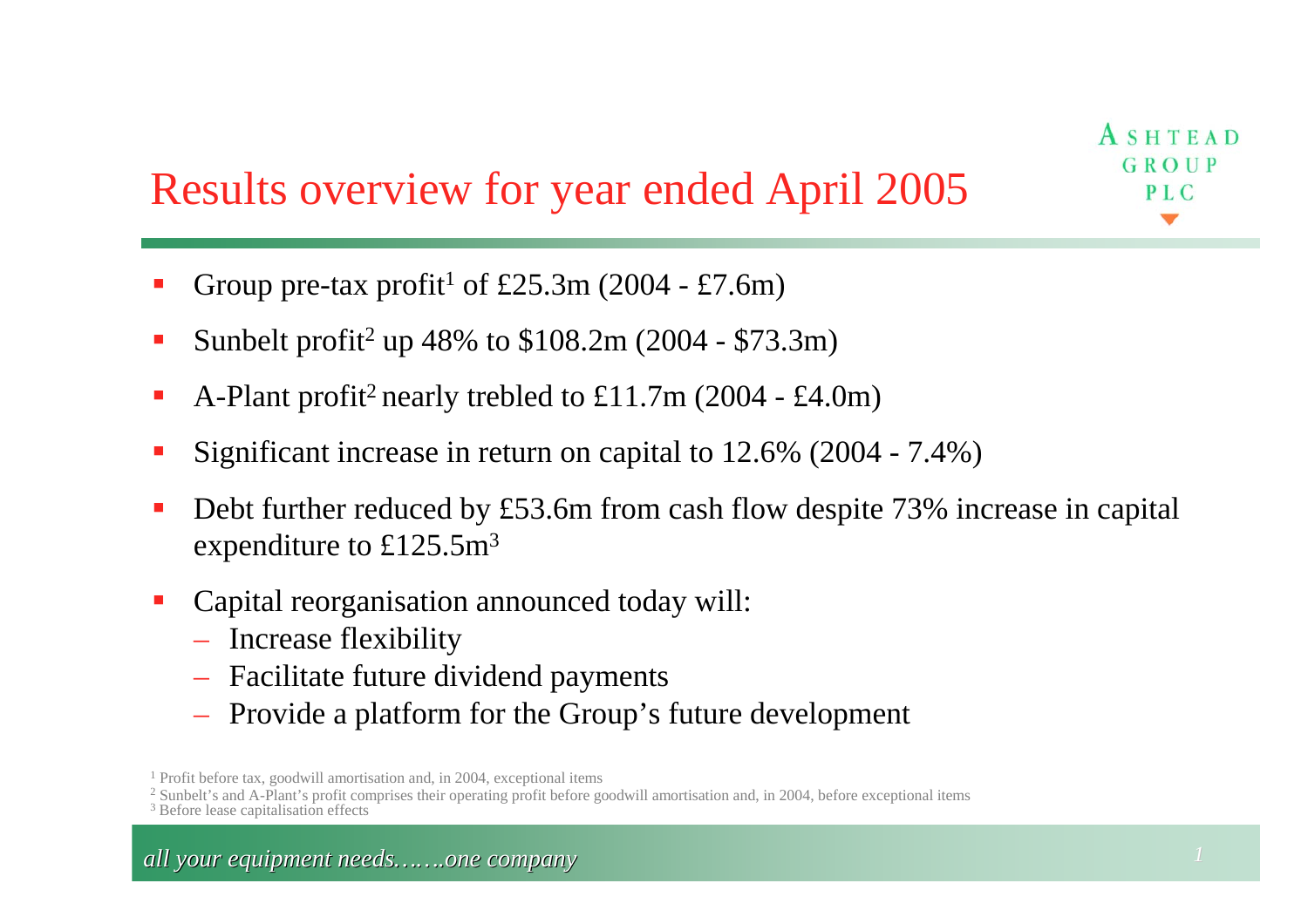## Summary results

|                             |                                         | 2005        | 2004        | Change                 | <b>Margins</b> |         |
|-----------------------------|-----------------------------------------|-------------|-------------|------------------------|----------------|---------|
|                             |                                         | $\pounds$ m | $\pounds$ m | (at constant currency) | 2005           | 2004    |
| $\mathcal{L}_{\rm{max}}$    | Turnover <sup>1</sup>                   | 523.7       | 500.3       | $+10.4\%$              |                |         |
| $\mathcal{L}_{\mathcal{A}}$ | EBITDA <sup>2</sup>                     | 169.7       | 147.0       | $+22.0\%$              | 32.4%          | 29.4%   |
| $\mathcal{L}_{\rm{max}}$    | Operating profit <sup>2</sup>           | 67.3        | 44.2        | $+64.0\%$              | 12.9%          | 8.8%    |
| $\blacksquare$              | Profit before $tax^2$                   | 25.3        | 7.6         | $+233.3%$              | 4.8%           | $1.5\%$ |
| $\mathcal{L}_{\mathcal{A}}$ | Cash tax $EPS2$                         | 7.6p        | 2.4p        |                        |                |         |
| $\mathcal{L}_{\mathcal{A}}$ | Return on capital employed <sup>3</sup> | 12.6 %      | 7.4%        |                        |                |         |

1Before exceptional items in 2004

2Before goodwill amortisation and, in 2004, exceptional items

3Operating profit before goodwill amortisation and, in 2004, exceptional items, divided by weighted average capital employed (net tangible assets plus net debt and deferred tax)

*all your equipment needs…….one company**2* **2**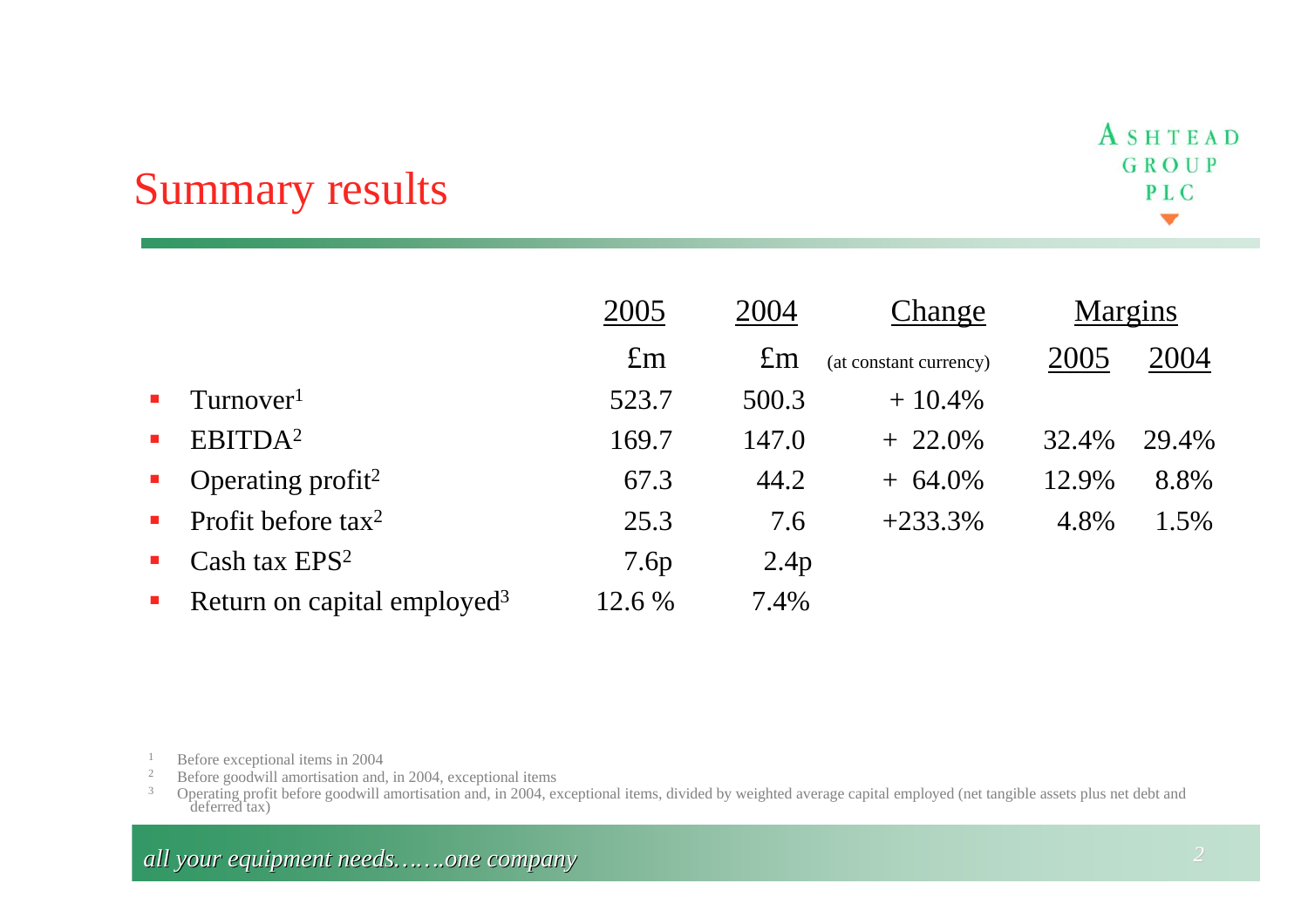### Revenue growth drivers

|                            | Sunbelt  | A-Plant  |
|----------------------------|----------|----------|
| Average fleet size         | $+1.7%$  | $-4.1\%$ |
| Utilisation                | $+5.7\%$ | $+7.8\%$ |
| Price                      | $+7.8%$  | $+1.9\%$ |
| Total rental revenue       | $+15.9%$ | $+5.4%$  |
| Sales & ancillary revenues | $-0.5\%$ | $-0.2\%$ |
| <b>Total revenues</b>      | $+15.4%$ | $+5.2\%$ |

Looking forward, we expect all three drivers to continue to contribute to UK rental revenue growth whereas in the US increased fleet size and price will likely predominate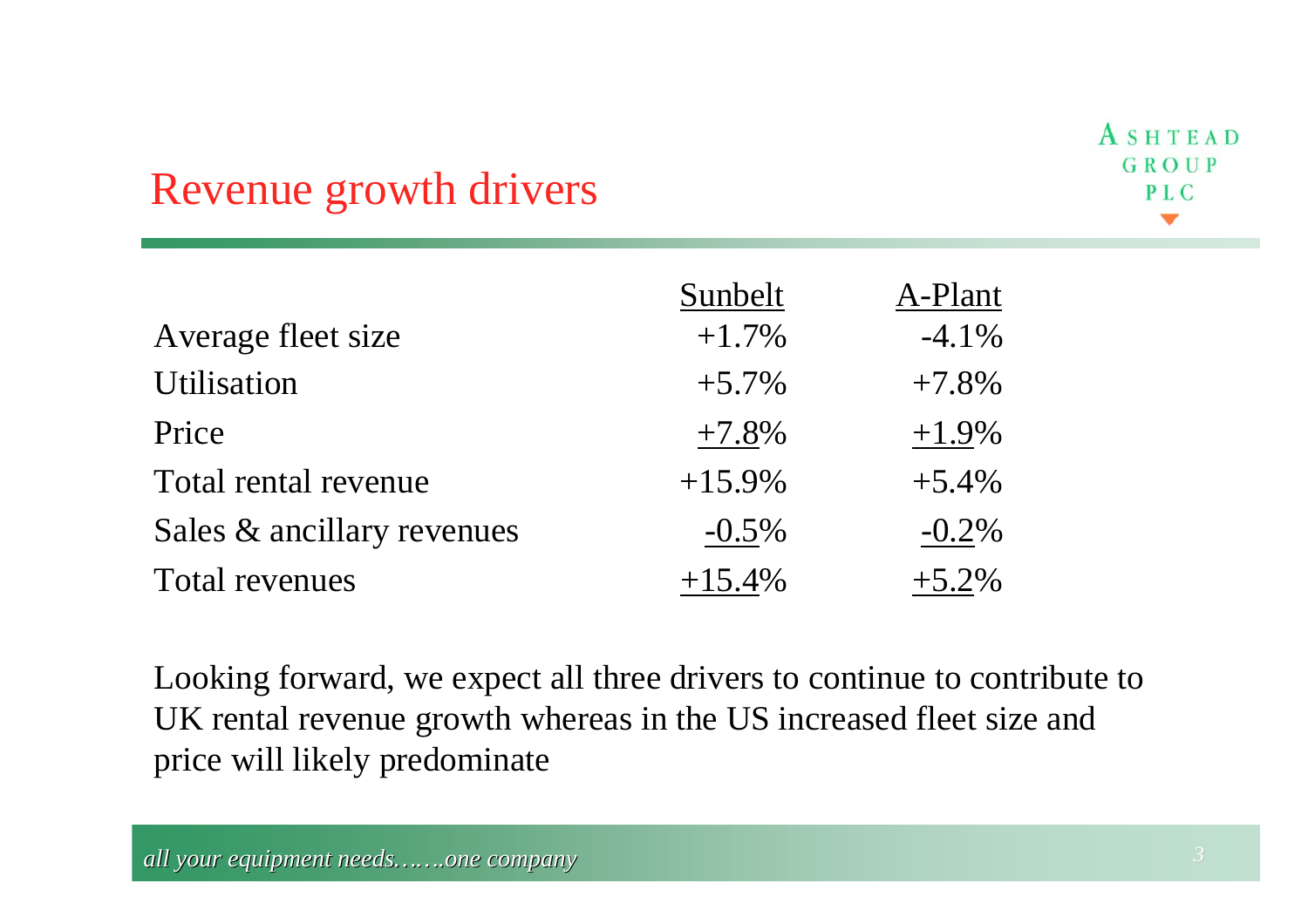ASHTEAD GROUP PLC  $\blacktriangledown$ 

#### EBITDA margin



*all your equipment needs…….one company all your equipment needs .......one company**...*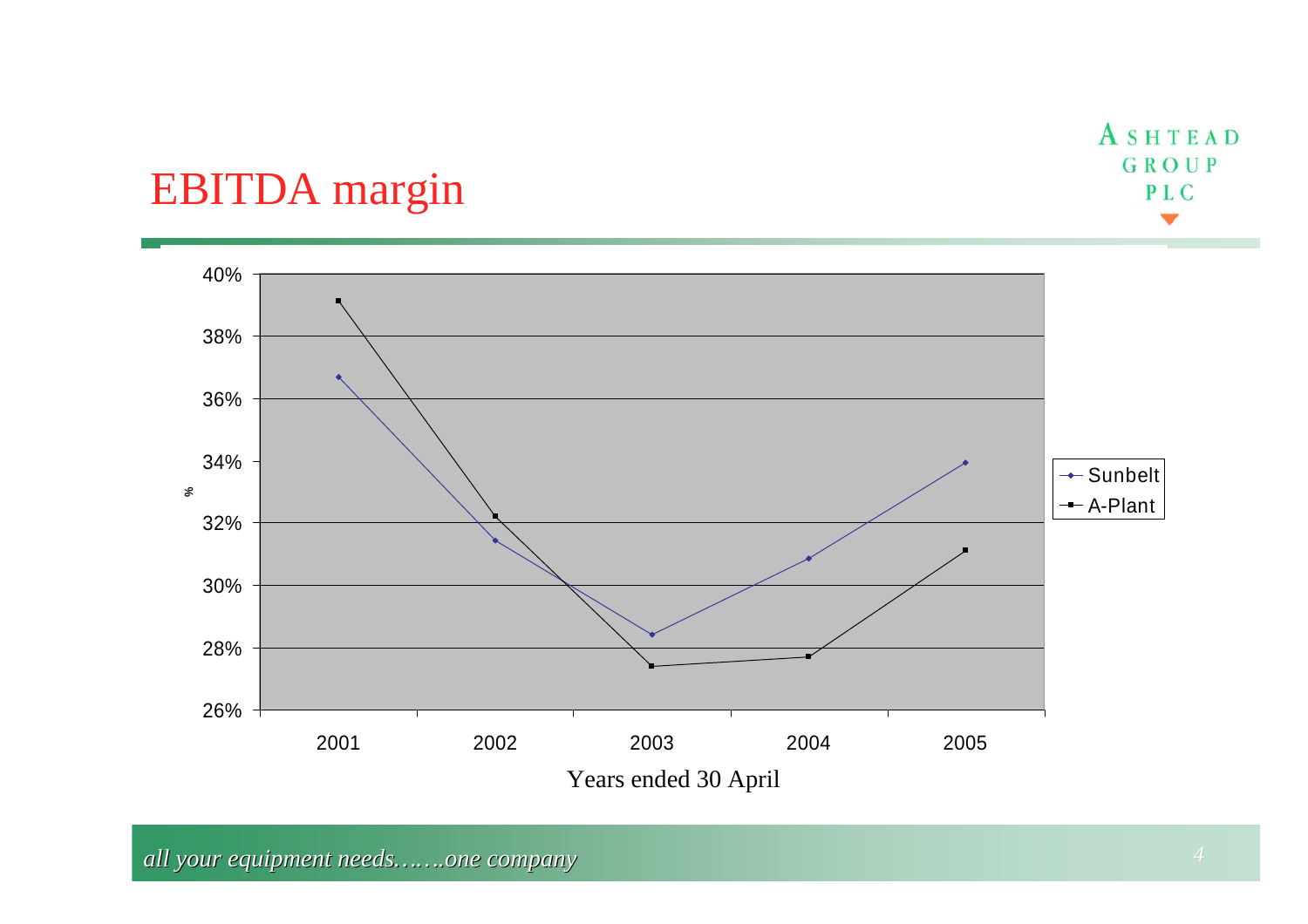# Capital expenditure

|                           | Growth      | 2005<br>Maintenance | Total        | 2004<br>Total |
|---------------------------|-------------|---------------------|--------------|---------------|
| Sunbelt Rentals in \$m    | 46.0        | 106.7               | <u>152.7</u> | <u>56.4</u>   |
| Sunbelt Rentals in £m     | 24.1        | 55.8                | 79.9         | 31.8          |
| A-Plant                   |             | 35.4                | 35.4         | 29.8          |
| <b>Ashtead Technology</b> | <u>3.1</u>  | 1.6                 | 4.7          | 2.5           |
| Total rental equipment    | <u>27.2</u> | 92.8                | 120.0        | 64.1          |
| Other fixed assets        |             |                     | <u>5.5</u>   | 8.2           |
|                           |             |                     | 125.5        | 72.3          |
| Lease capitalisation      |             |                     | 32.3         |               |
| Total additions           |             |                     | 157.8        |               |

Gross capital expenditure for next year expected to be in the region of £160m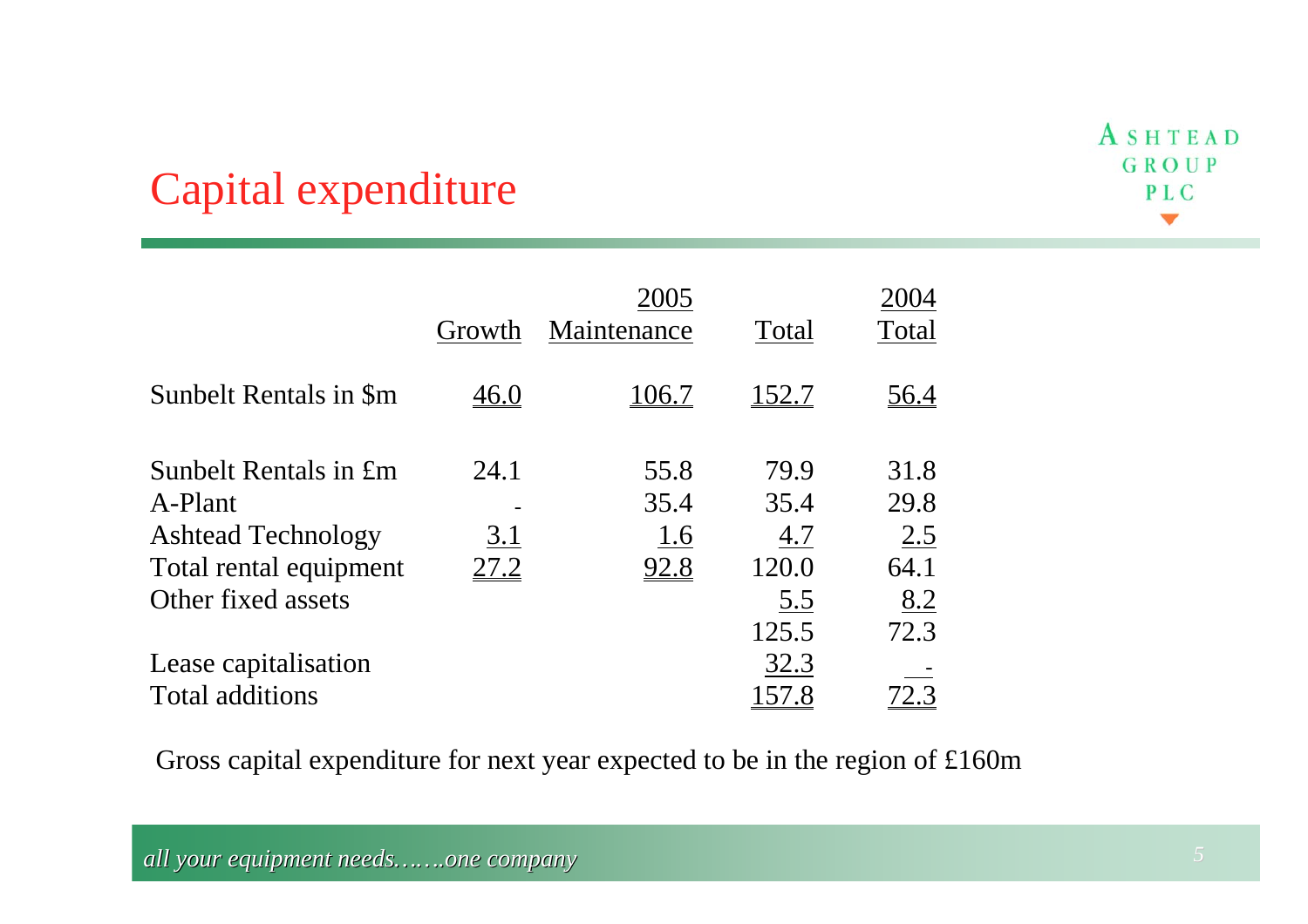#### Cash flow

|                                                 | Year to 30 April |              |  |  |
|-------------------------------------------------|------------------|--------------|--|--|
|                                                 | 2005             | 2004         |  |  |
|                                                 | $\pounds$ m      | $\pounds$ m  |  |  |
| <b>EBITDA</b> before exceptionals               | 169.7            | 147.0        |  |  |
| Cash inflow from operations before exceptionals | 164.8            | <b>140.0</b> |  |  |
| Cash efficiency ratio                           | 97.1%            | 95.2%        |  |  |
| Maintenance capital expenditure                 | (101.0)          | (82.9)       |  |  |
| Proceeds from sale of fixed assets              | 35.9             | 32.3         |  |  |
| Tax (paid)/received                             | (0.6)            | 0.1          |  |  |
| Free cash flow before interest                  | 99.1             | 89.5         |  |  |
| Interest paid                                   | (30.2)           | (32.9)       |  |  |
| <b>Free cash flow after interest</b>            | 68.9             | 56.6         |  |  |
| Growth capital expenditure                      | (10.2)           | 0.0          |  |  |
| Acquisitions and disposals                      | 0.5              | 15.2         |  |  |
| <b>Issue of Share Capital</b>                   | 0.1              | 0.0          |  |  |
| Exceptional costs                               | (5.7)            | (18.2)       |  |  |
| <b>Reduction in total debt</b>                  | 53.6             | 53.6         |  |  |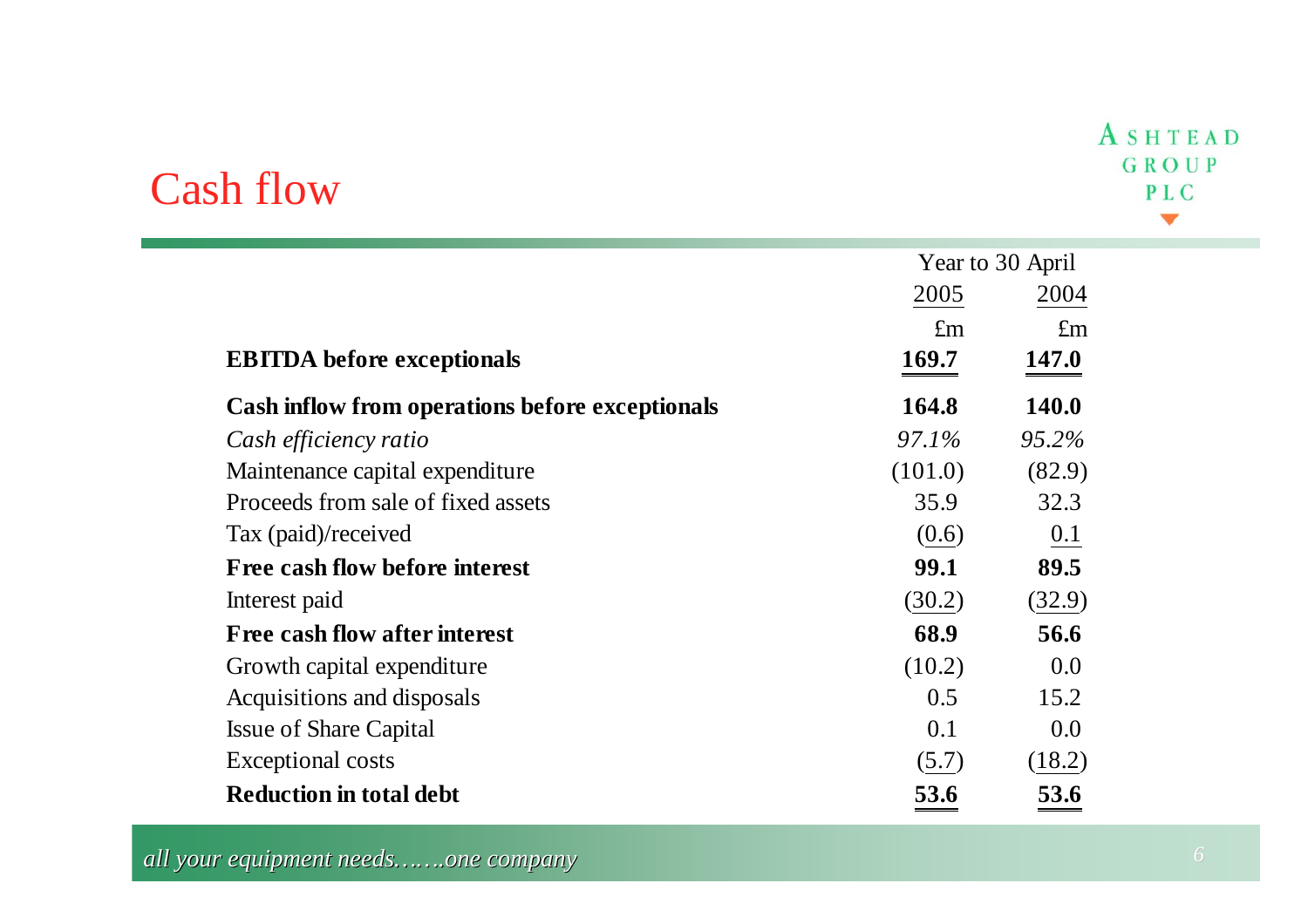| Net debt                                                   |                     |                     | ASHTEAD<br>GROUP<br>PLC |
|------------------------------------------------------------|---------------------|---------------------|-------------------------|
|                                                            | 2005<br>$\pounds$ m | 2004<br>$\pounds$ m | 2003<br>$\pounds$ m     |
| First priority senior secured bank debt and overdraft      | 216.2               | 226.1               | 422.9                   |
| Finance lease obligations                                  | 32.0                | 12.1                | 22.4                    |
| 12% second priority senior secured notes, due 2014         | 115.8               | 115.6               |                         |
| 5.25% unsecured convertible loan note, due 2008            | 131.3               | 130.6               | 129.8                   |
|                                                            | 495.3               | 484.4               | 575.1                   |
| Cash at bank and in hand                                   | (2.1)               | (9.9)               | (10.3)                  |
|                                                            | 493.2               | 474.5               | 564.8                   |
| Non-recourse finance received under debtors securitisation |                     | <u>52.2</u>         | <u>57.5</u>             |
| Total net debt                                             | 493.2               | 526.7               | 622.3                   |
| EBITDA (in 2003 & 2004 before exceptional items)           | <u> 169.7</u>       | <u>147.0</u>        | <u> 150.1</u>           |
| Interest (in 2003 $& 2004$ before exceptional items)       | 42.0                | <u>36.6</u>         | $\underline{40.9}$      |
| Net debt to EBITDA                                         | 2.9x                | <u>3.6x</u>         | <u>4.1x</u>             |
| <b>EBITDA</b> interest cover                               | 4.0x                | 4.0x                | 3.7x                    |

*all your equipment needs…….one company <i>all your equipment needs all your equipment needs <i>z <i>z <i>z z z z z z z z z z z z z z z z z z*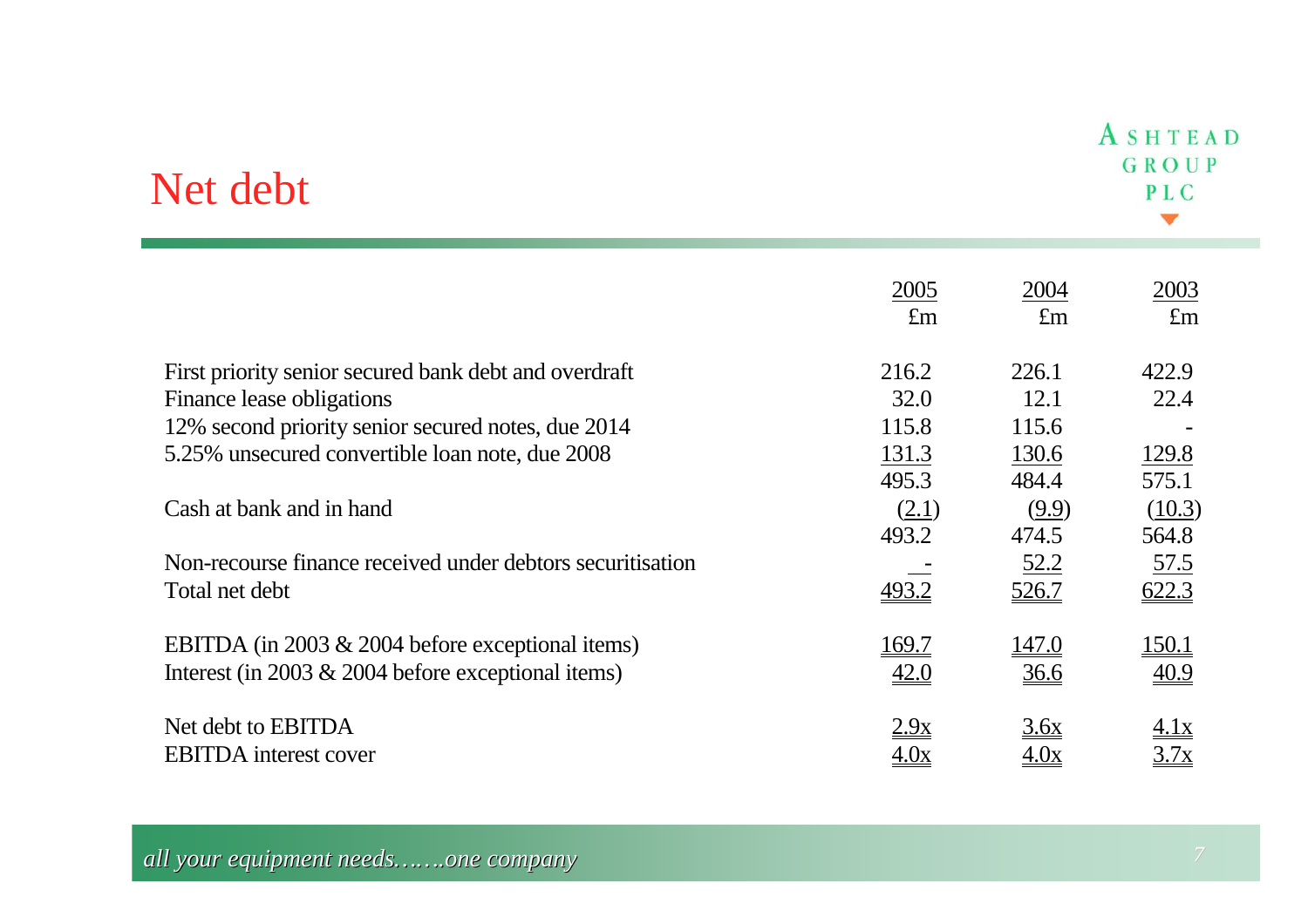# International Accounting Standards

|                                                    | Profit for year to Net assets at 30 April |               |              |
|----------------------------------------------------|-------------------------------------------|---------------|--------------|
|                                                    | <u>30 April 2005</u>                      | 2005          | 2004         |
|                                                    | $\pounds$ m                               | $\pounds$ m   | $\pounds$ m  |
|                                                    |                                           |               |              |
| Profit before tax /net assets under UK GAAP        | 16.4                                      | 126.9         | 131.8        |
| Goodwill                                           | 8.9                                       | 8.9           |              |
| Additional non-cash convertible loan note interest | (3.0)                                     | (13.4)        | (10.4)       |
| Equity element of convertible loan note            |                                           | 24.3          | 24.3         |
| Pensions                                           | (0.2)                                     | (16.5)        | (12.6)       |
| Share based payments                               | (0.4)                                     | (0.1)         |              |
| Restate \$100m interest rate swap to fair value    | 0.7                                       | 0.6           | (0.1)        |
| Revaluation of Sunbelt goodwill to current         |                                           |               |              |
| exchange rates                                     |                                           | (24.7)        | (16.7)       |
| Deferred taxation                                  |                                           | <u>3.9</u>    | 4.2          |
| Profit before tax /net assets under IFRS           | <u>22.4</u>                               | <u> 109.9</u> | <u>120.5</u> |
| Cash tax earnings per share                        | 6./p                                      |               |              |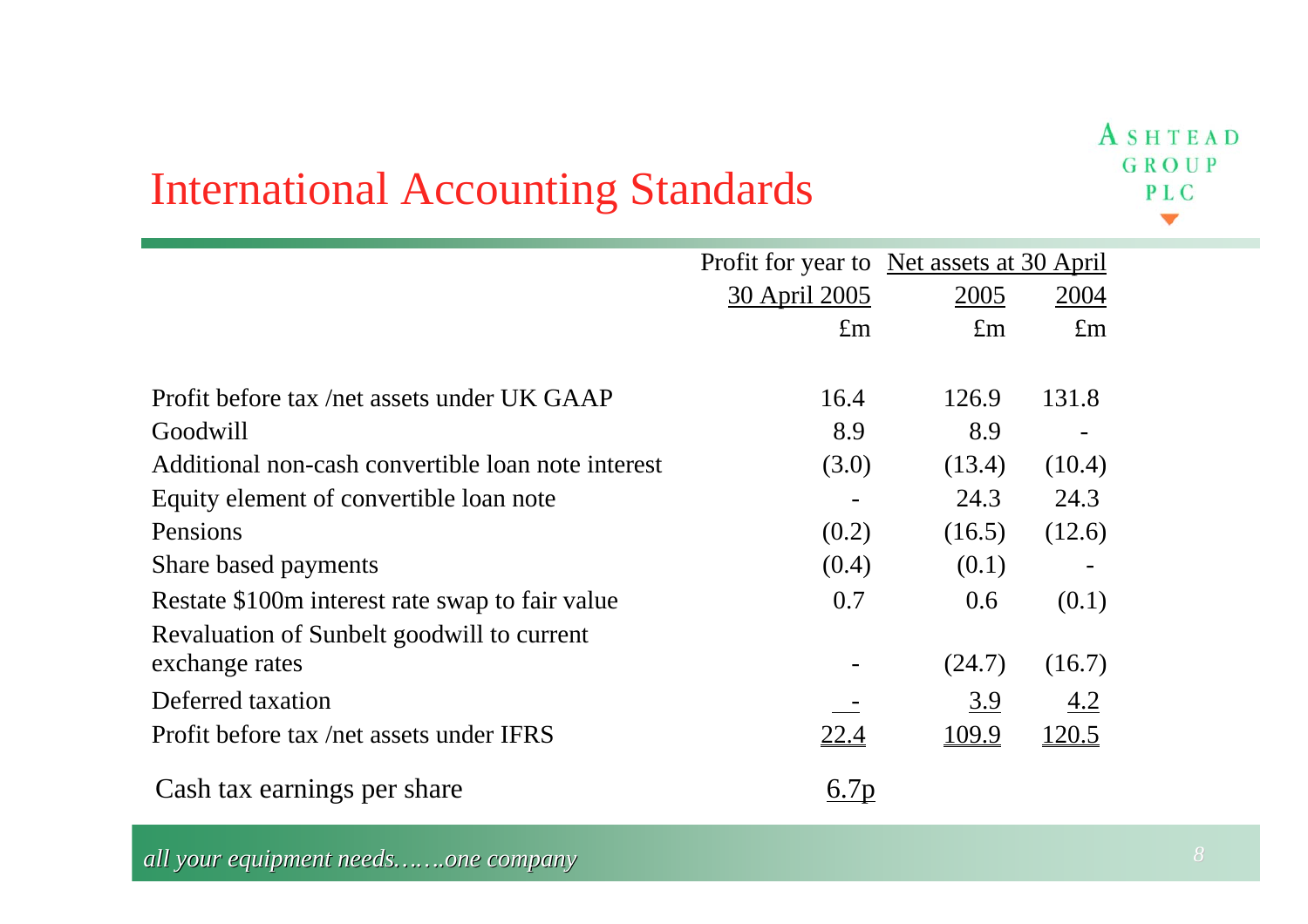| Sunbelt                                    |                                |                                |              |                       |                       | GROU<br>P L C |
|--------------------------------------------|--------------------------------|--------------------------------|--------------|-----------------------|-----------------------|---------------|
|                                            | 2005<br>$\mathop{\mathrm{Sm}}$ | 2004<br>$\mathop{\mathrm{Sm}}$ | Change       | 2005<br>$\pounds$ m   | 2004<br>$\pounds$ m   | Change        |
| Turnover <sup>1</sup>                      | <u>661.1</u>                   | <u>572.8</u>                   | <u>15.4%</u> | <u>355.0</u>          | 333.1                 | $6.6\%$       |
| EBITDA <sup>2</sup><br>Margin              | <u>224.3</u><br>33.9%          | <u>176.8</u><br>30.9%          | 26.9%        | <u>120.5</u><br>33.9% | <u>102.8</u><br>30.9% | <u>17.2%</u>  |
| Operating profit <sup>2</sup><br>Margin    | <u>108.2</u><br>16.4%          | 73.3<br>12.8%                  | 47.6%        | 58.1<br>16.4%         | 42.4<br>12.7%         | 37.0%         |
| Net tangible assets                        | 643.7                          | 665.8                          | $-3.3\%$     | 337.0                 | <u>375.4</u>          | $-10.2\%$     |
| Return on capital<br>employed <sup>3</sup> | <u> 16.8%</u>                  | <u> 11.0%</u>                  |              |                       |                       |               |

1Before exceptional items in 2004

2Before goodwill amortisation and, in 2004, exceptional items

3 Operating profit before goodwill amortisation and, in 2004, exceptional items, divided by weighted average capital employed (net tangible assets plus net debt and deferred tax)

#### *all your equipment needs all your equipment needs…….one company .one company <sup>9</sup>*

ASHTEAD GROUP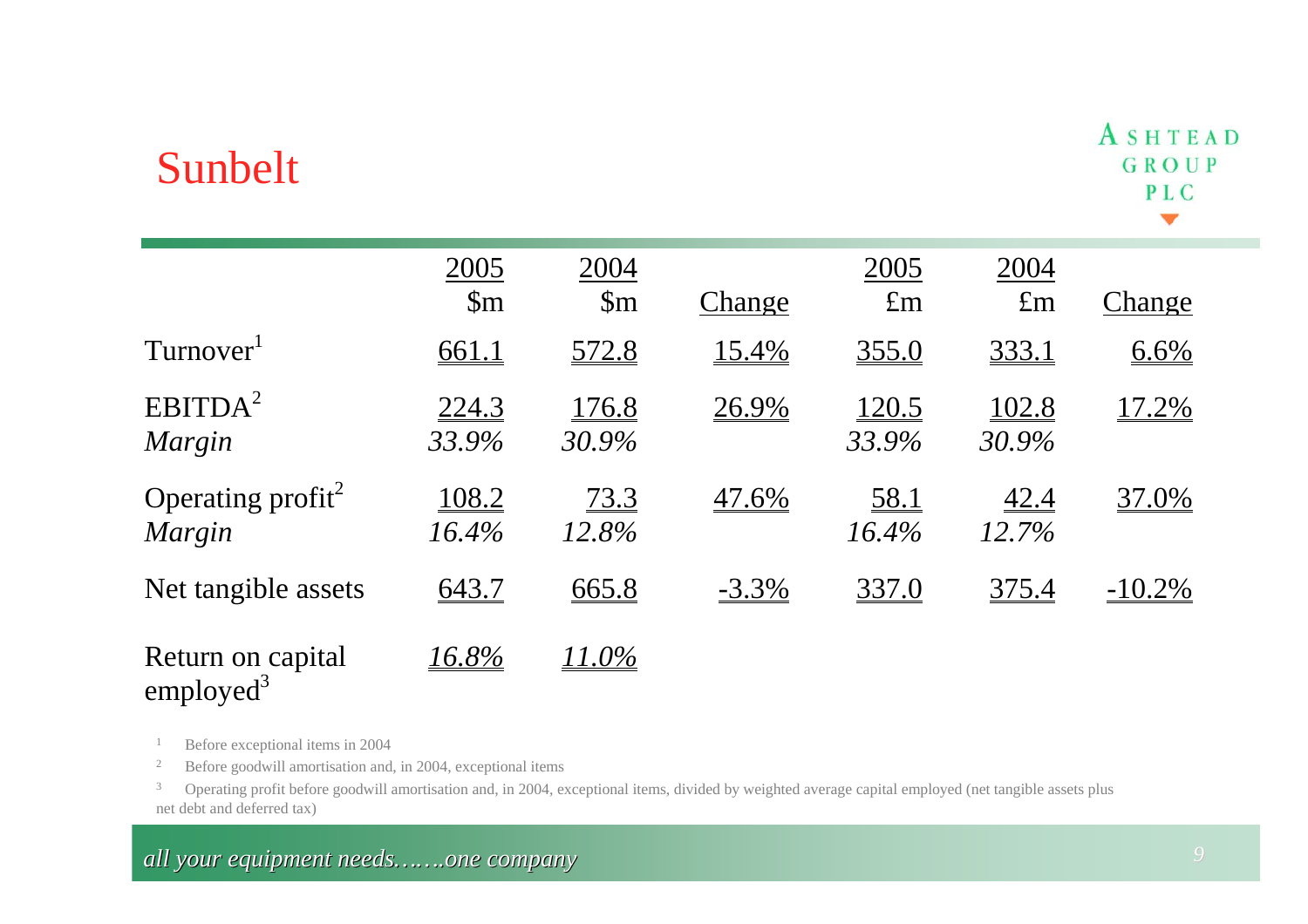# Sunbelt – utilisation continues to be high

**Major Equipment \$ Utilization** Major equipment \$ utilisation



ASHTEAD GROUP PLC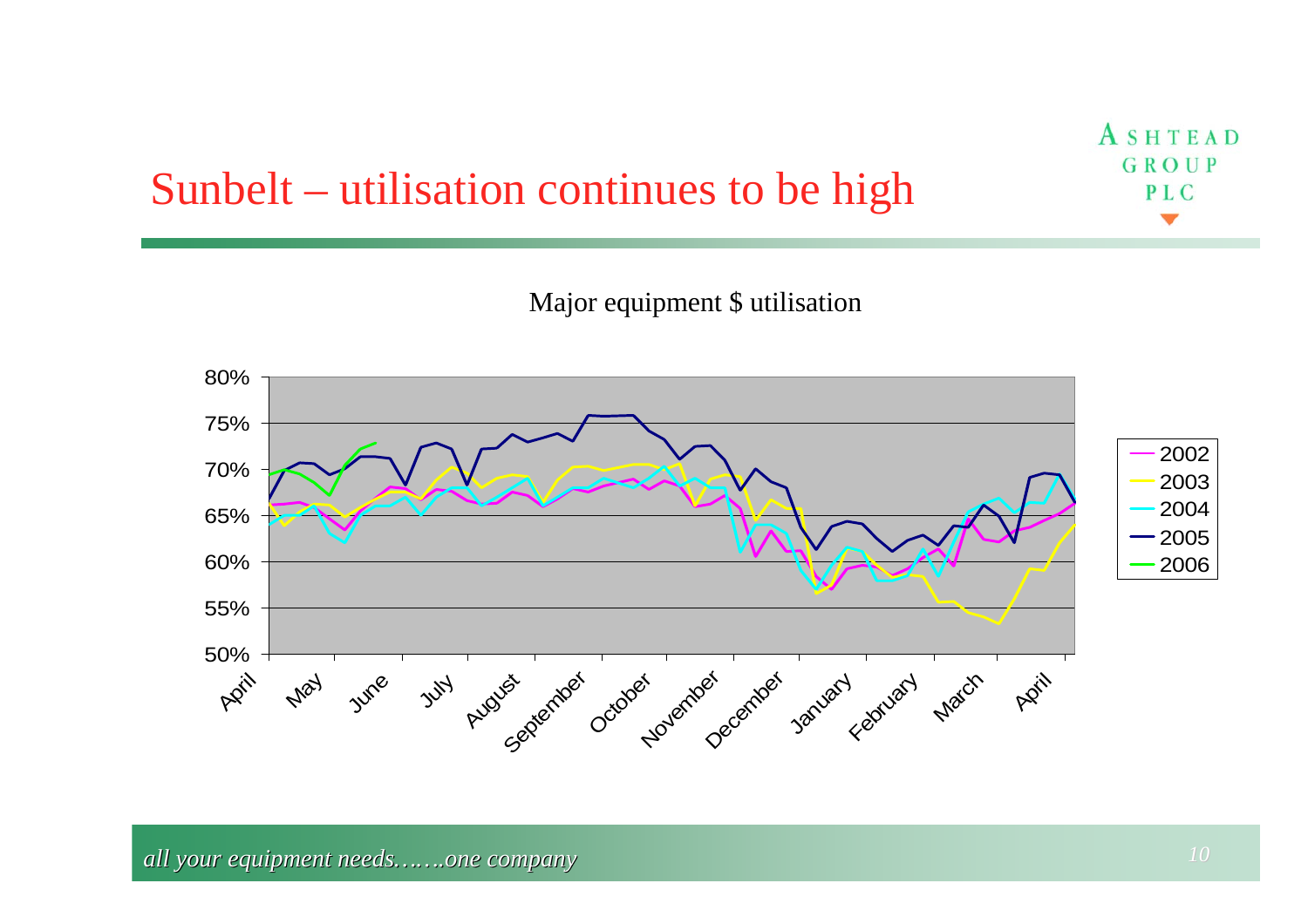#### Sunbelt – continuing to take market share  $\mathcal{L}_{\mathcal{A}}$ shift from ownership to rental

| Growth in rental revenues | <u>Q2</u> | <u>Q3</u> | <u>Q4</u> | $\overline{\mathrm{Q1}}$ | $\overline{\Omega}$                     | $Q_3$     | $\overline{Q4}$ | Q1          |
|---------------------------|-----------|-----------|-----------|--------------------------|-----------------------------------------|-----------|-----------------|-------------|
|                           | 2003      | 2003      | 2003      | 2004                     | 2004                                    | 2004      | 2004            | <u>2005</u> |
|                           |           |           |           |                          |                                         |           |                 |             |
| <b>United Rentals</b>     |           |           |           |                          |                                         |           |                 |             |
| - Total business          | $-0.2\%$  | $+1.7\%$  | $+3.0\%$  | $+5.3\%$                 | $+3.5\%$                                | $+4.7\%$  | $+9.4\%$        | $+9.9\%$    |
| - General rentals segment | n/a       | n/a       | n/a       | $+11.2\%$                | $+11.9\%$                               | $+10.7\%$ | $+13.0\%$       | $+11.2%$    |
| Atlas Copco (RSC)         | $-4.0\%$  | $+2.0\%$  | $+2.0\%$  | $+6.0\%$                 | $+8.0\%$                                | $+11.0\%$ | $+14.0\%$       | $+13.0\%$   |
| Hertz                     | $-1.2\%$  | $+1.0\%$  | $+6.2\%$  | $+9.1\%$                 | $+10.2\%$                               | $+12.8\%$ | $+15.1\%$       | $+16.9\%$   |
| <b>Sunbelt</b>            | $+1.8\%$  | $+4.8\%$  | $+3.4\%$  |                          | $+12.0\%$ $+11.1\%$ $+18.4\%$ $+19.0\%$ |           |                 | $+11.4\%$   |
| <b>NES</b> Rentals        | $-4.3\%$  | $-5.5\%$  | $-6.5\%$  | $-7.2\%$                 | $-2.7\%$                                | $+5.0\%$  | $+10.8\%$       | $+4.8\%$    |
| <b>NationsRent</b>        | n/a       | n/a       | $+9.7\%$  | $+9.5\%$                 | $+8.2\%$                                | $+11.1\%$ | $+5.8\%$        | $+7.9\%$    |
| Head $&$ Engquist         | $-10.6\%$ | $-8.2\%$  | $-9.4\%$  | $-3.8\%$                 | $+3.3\%$                                | $+4.2\%$  | $+13.2\%$       | $+14.0\%$   |

Notes:

1. Source – company filings and press releases. For Ashtead we use the nearest equivalent to the calendar quarters reported by the other companies who all have 31 December year ends.

2. Hertz publishes only its total revenues and Q1 2005, these exclude growth of 1.9% due to currency

ASHTEAD GROUP PLC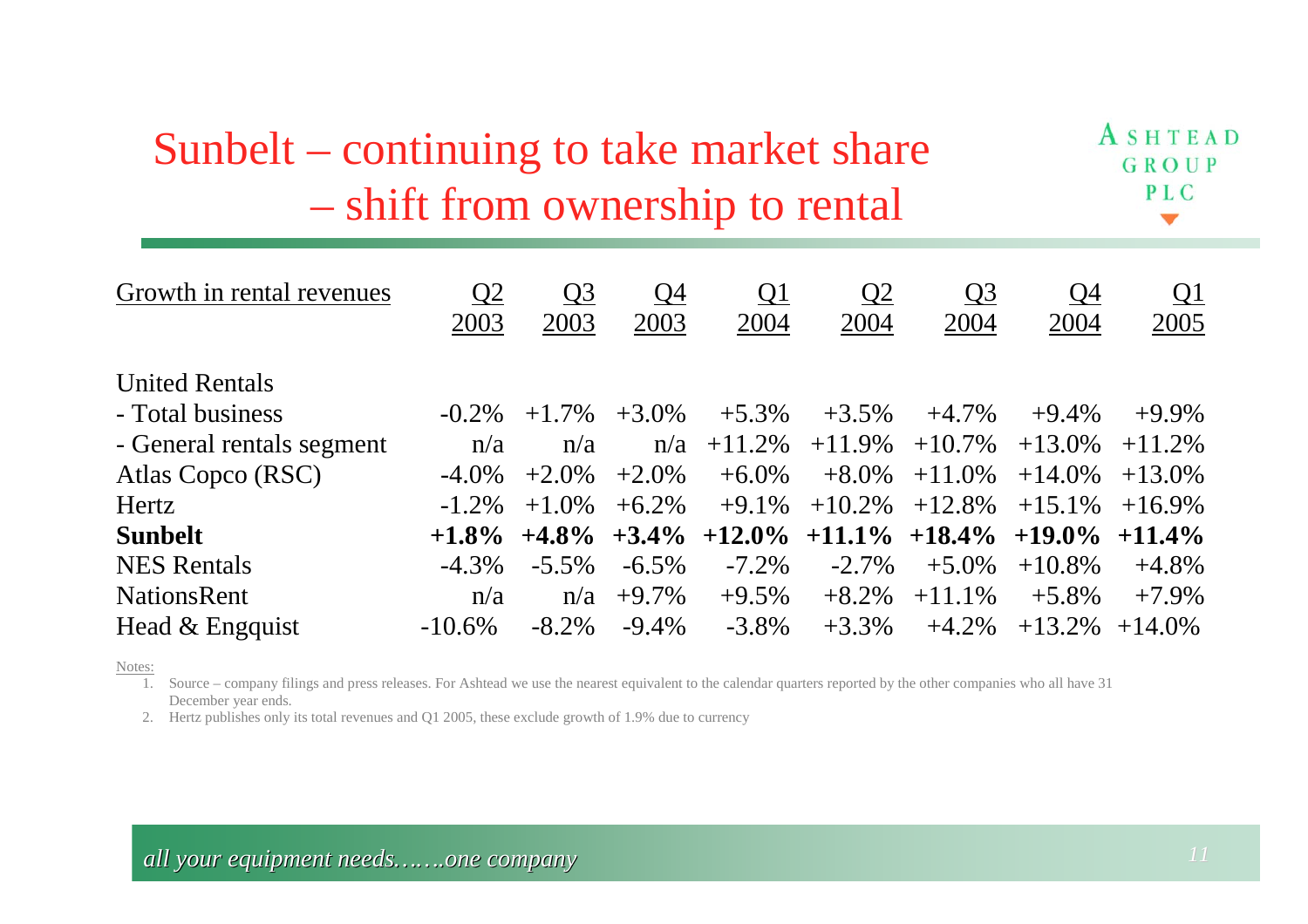# Sunbelt – operating developments

- Good Q4 performance revenues up 11.5% and profits up 16.3%
- $\mathcal{L}_{\mathcal{A}}$ Full year revenues up 15.4%; operating profit up 47.6%
- **I** Conversion from ownership to rental continues
- T. \$106.7m (2004 - \$56.4m) invested in the rental fleet with \$46m for growth
- $\mathcal{L}_{\mathcal{A}}$  New stores opened in Miami and Phoenix in Q4 and five stores acquired in the Miami area in May for \$1.7m
- $\mathcal{L}_{\mathcal{A}}$  Outlook continues to be positive:
	- $-$  plan to open 10 greenfield stores
	- $-$  exploring further infill acquisition opportunities
	- ongoing organic investment in existing network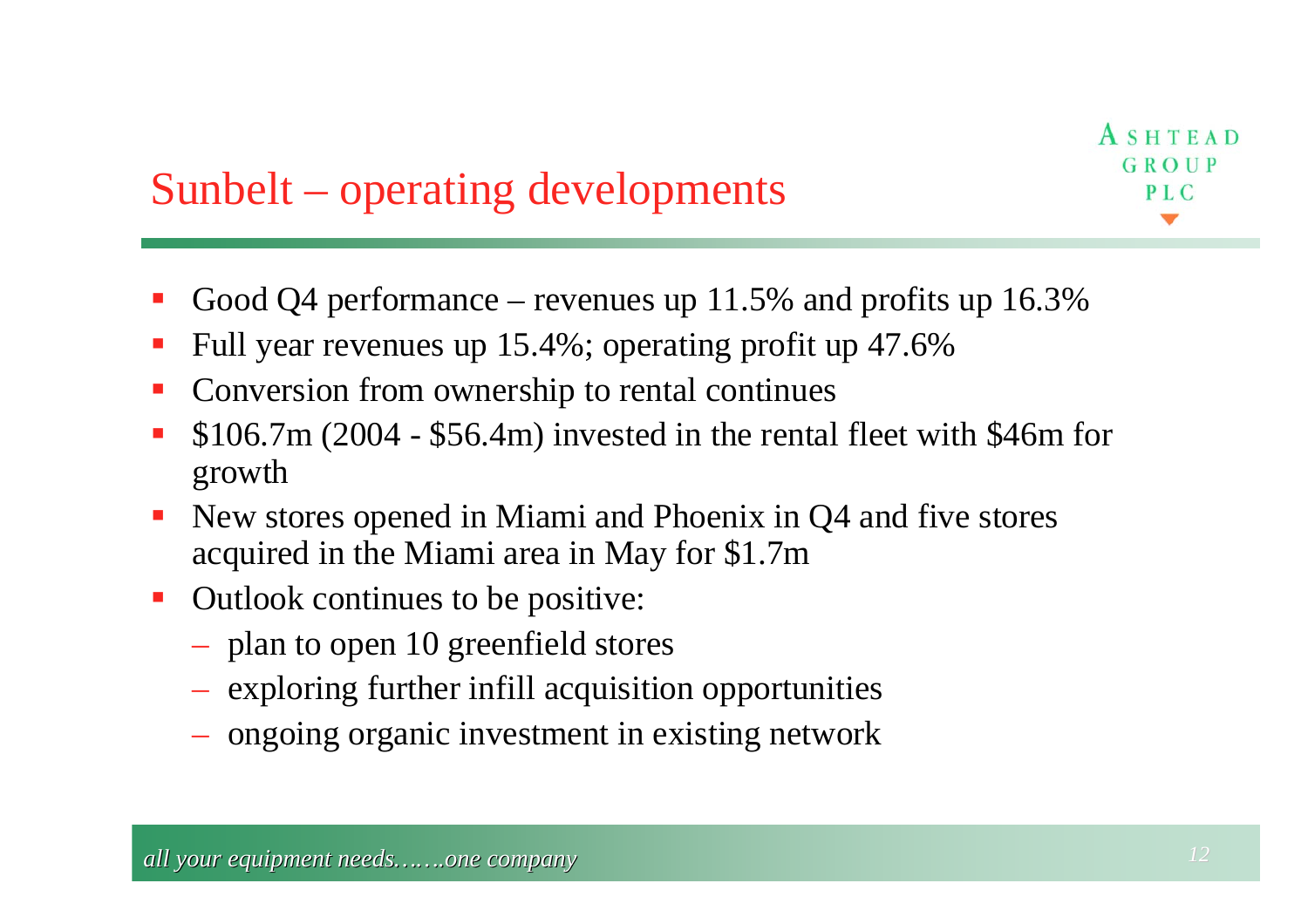## Sunbelt today

- $\blacksquare$ **202 Profit Centres**
- П **27 states, estimated 75% of US population served**
- $\mathbf{r}$ **Rental related revenue: 96% / Sales: 4%**

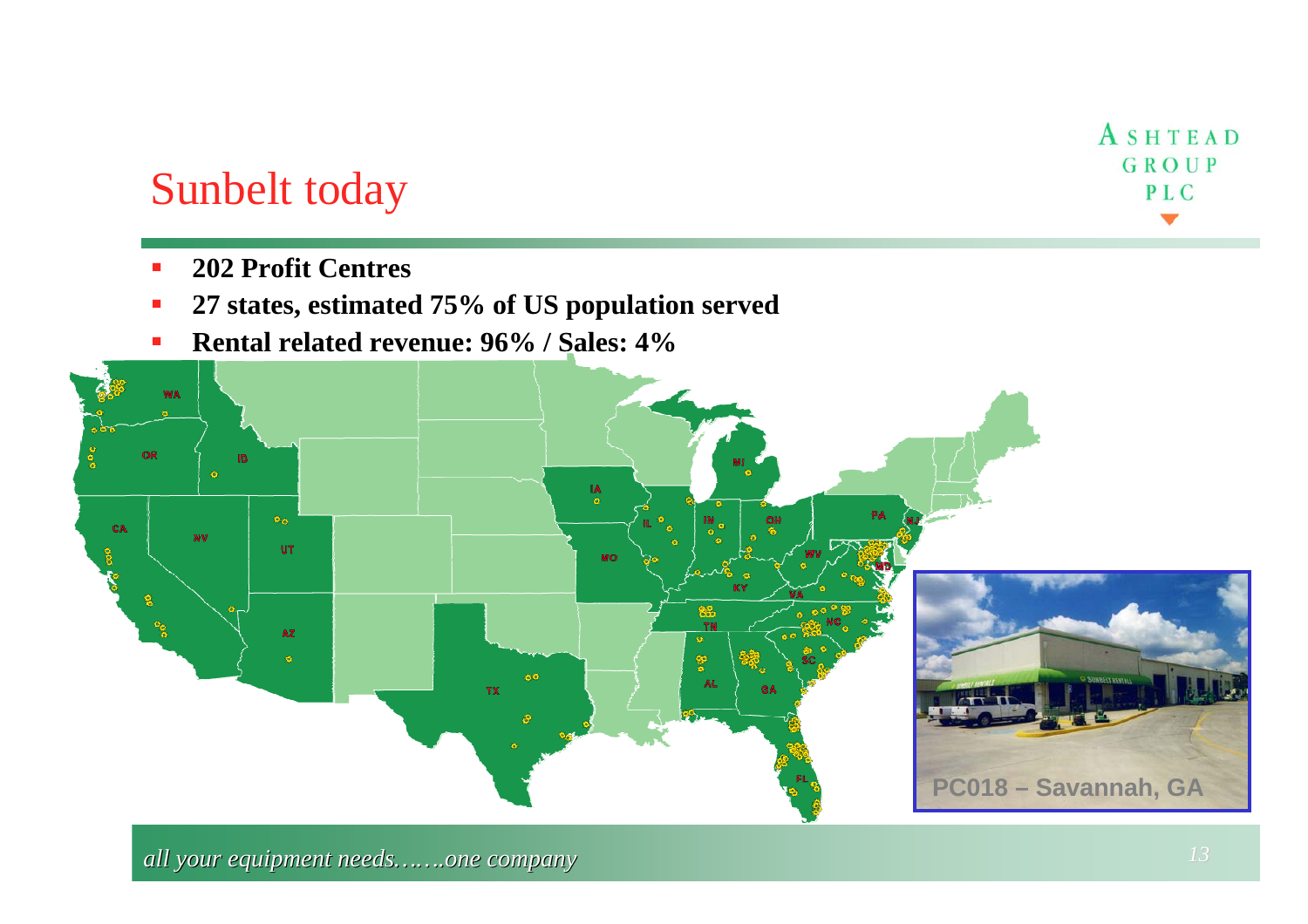#### Sunbelt - potential growth

۵ 蓝 ö  $\overline{\mathbf{W}}$ ြင့်စ MO **ERICA**  $\mathbf{A}\mathbf{Z}$ 6  $\frac{a}{2}$ m • **Yellow Circle – Mature Cluster** • **Blue Circle – Current Un-Clustered Potential**

• **Red Circle – Virgin Markets**

*all your equipment needs…….one company all your equipment needs all 14* 

ASHTEAD GROUP PLC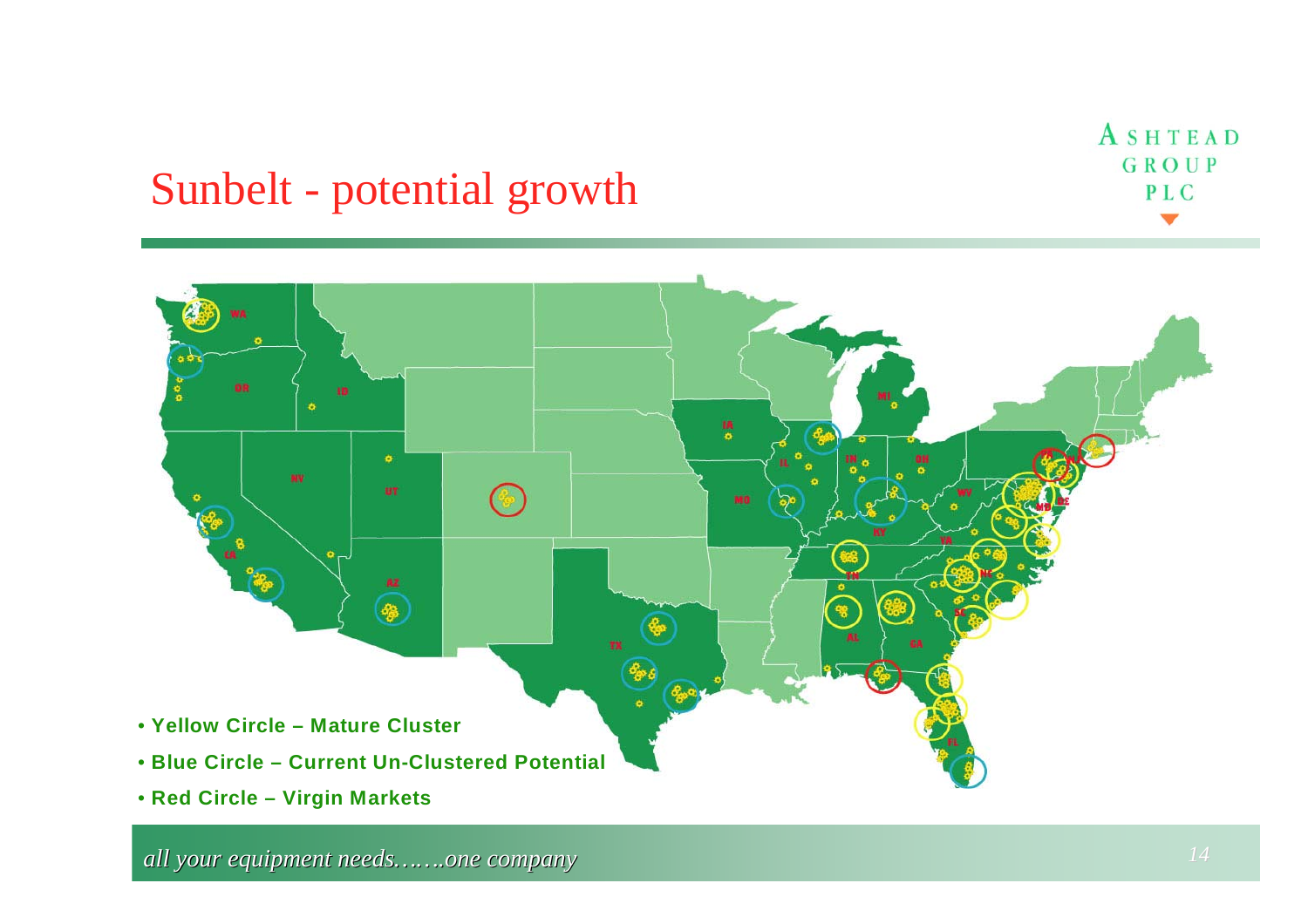#### ASHTEAD GROUP PLC  $\blacktriangledown$

|                                         | 2005                 | 2004         |              |                |                             |
|-----------------------------------------|----------------------|--------------|--------------|----------------|-----------------------------|
|                                         | $\pounds$ m          | $\pounds$ m  | Change       |                | Same store turnover:        |
| Turnover                                | <u>156.3</u>         | <u>155.9</u> | 0.3%         | Q <sub>1</sub> | 1.8%<br>$+$                 |
| EBITDA <sup>1</sup>                     | <u>48.6</u>          | 43.2         | <u>12.5%</u> | Q2             | 5.3%<br>$+$                 |
| Margin                                  | 31.1%                | 27.7%        |              | Q <sub>3</sub> | 9.6%<br>$+$                 |
| Operating profit <sup>1</sup><br>Margin | <u> 11.7</u><br>7.5% | 4.0<br>2.6%  | 192.5%       | Q4<br>Total    | 3.2%<br>$^{+}$<br>$+ 5.2\%$ |
| Net assets                              | 190.7                | <u>206.2</u> | $-7.5\%$     |                |                             |
| Return on capital employed <sup>3</sup> | $6.2\ \%$            |              |              |                |                             |

A-Plant

<sup>1</sup> Before goodwill amortisation and, in 2004, exceptional items<br><sup>2</sup> Operating profit before goodwill amortisation and, in 2004, exceptional items, divided by weighted average capital employed (net tangible assets plus<br>ne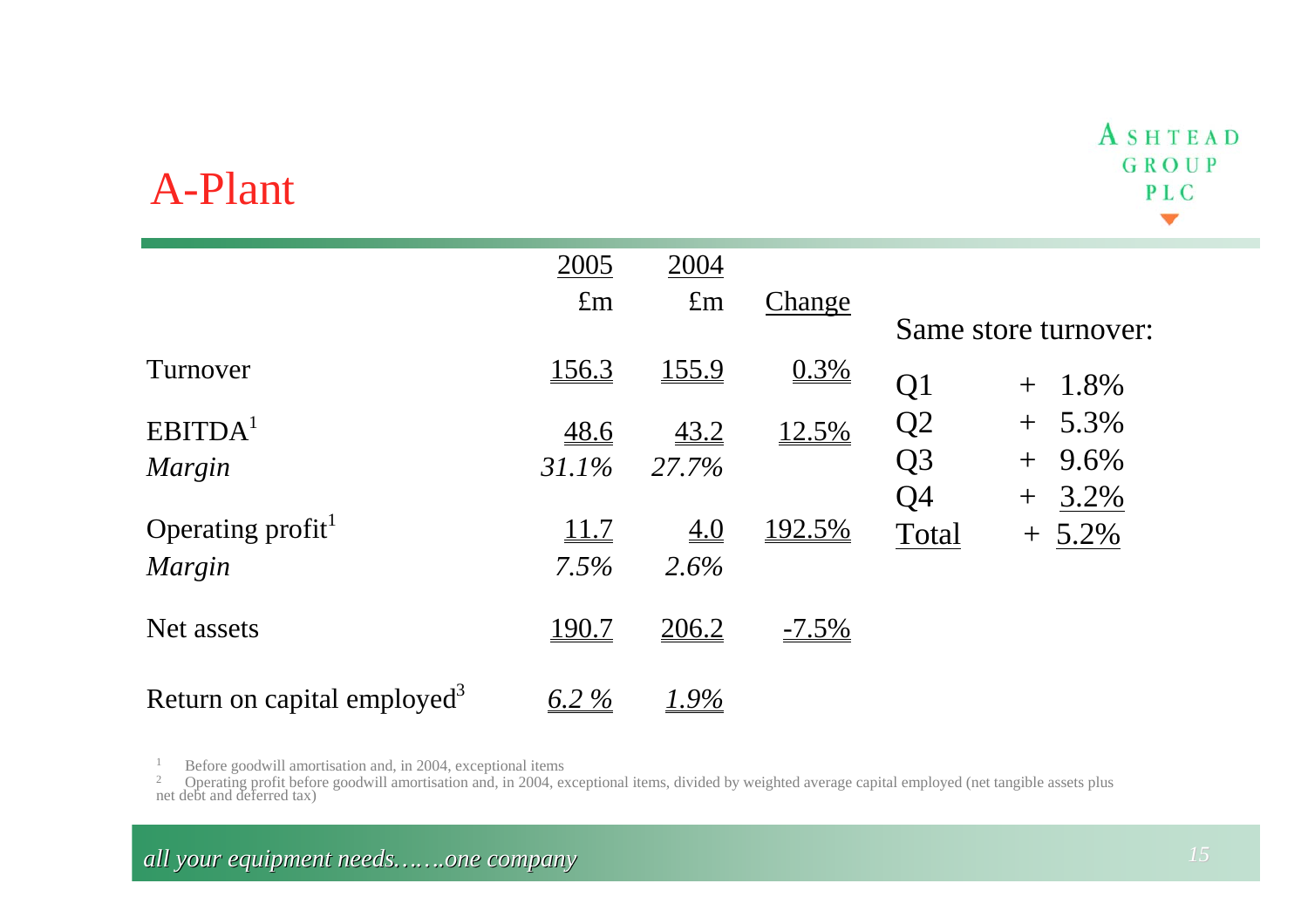#### A-Plant – utilisation rates

**Major Equipment £ Utilisation** Major equipment £ utilisation



ASHTEAD GROUP PLC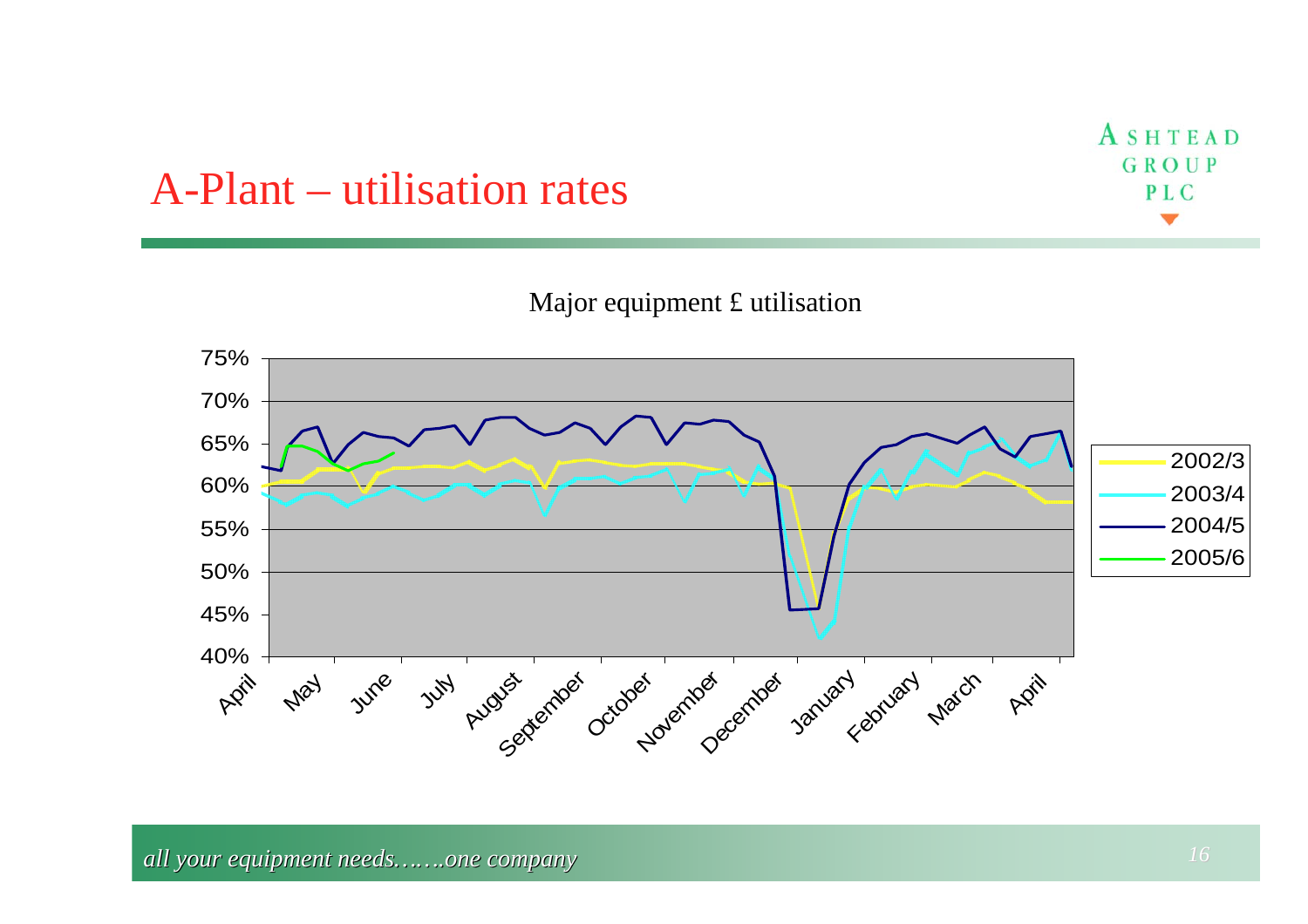# A-Plant – operating developments

- Q4 turnover up 3.2%; operating profit more than doubled
- $\mathcal{L}_{\mathcal{A}}$  Full year same store revenues up 5.2% and operating profit nearly trebled to £11.7m (2004 - £4.0m)
- $\mathbb{R}^n$ Strong management of costs continues
- $\overline{\phantom{a}}$  Increased investment in tool hire on track
	- 8 additional locations by April 2005
	- 18 more planned for by April 2006
- $\mathcal{L}_{\mathcal{A}}$  New long term major account agreements signed with Balfour Beatty, McNicholas, Skanska and Birse worth at least £50m over five years
- UK construction outlook remains healthy but rental competitive
- Focus on improved returns and market share gains continues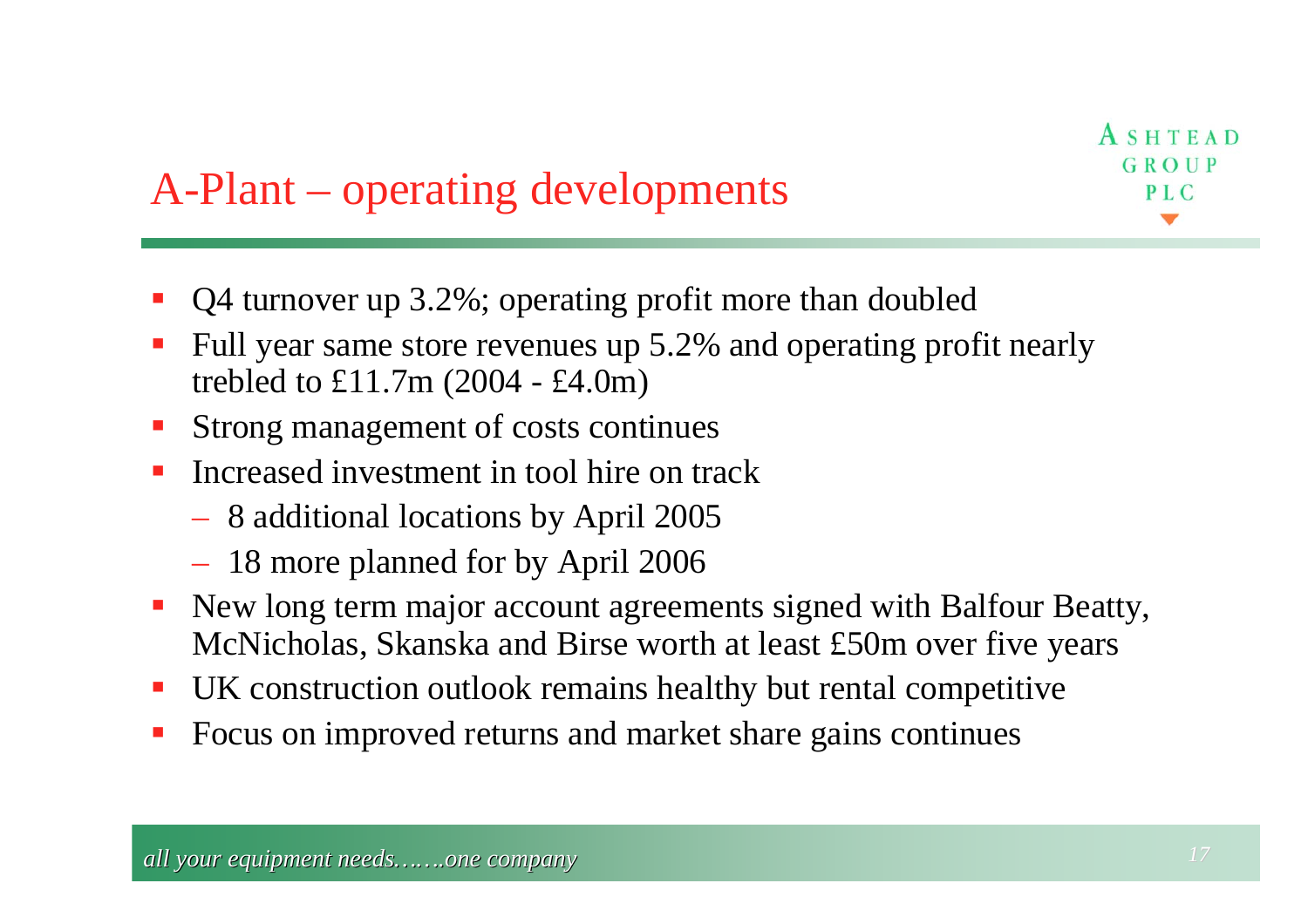# Technology

|                                         | 2005              | 2004              | Change<br>(at constant rates) |
|-----------------------------------------|-------------------|-------------------|-------------------------------|
|                                         | $\pounds$ m       | $\pounds$ m       |                               |
| Turnover                                | <u>12.4</u>       | <u> 11.3</u>      | <u>14.4%</u>                  |
| EBITDA <sup>1</sup>                     | 6.5               | <u>5.7</u>        | <u>16.2%</u>                  |
| Margin                                  | 52.4%             | 50.4%             |                               |
| Operating profit <sup>1</sup>           | $\underline{3.4}$ | 2.7               | <u>29.6%</u>                  |
| Margin                                  | 27.4%             | 23.9%             |                               |
| Net assets                              | $\underline{8.0}$ | $\underline{8.0}$ | $\underline{0\%}$             |
| Return on capital employed <sup>2</sup> | 42.2%             | 33.4%             |                               |

1Before goodwill amortisation and, in 2004, exceptional items

 $\frac{2}{2}$  Operating profit before goodwill amortisation and, in 2004, exceptional items, divided by weighted average capital employed (net tangible assets plus net debt and deferred tax)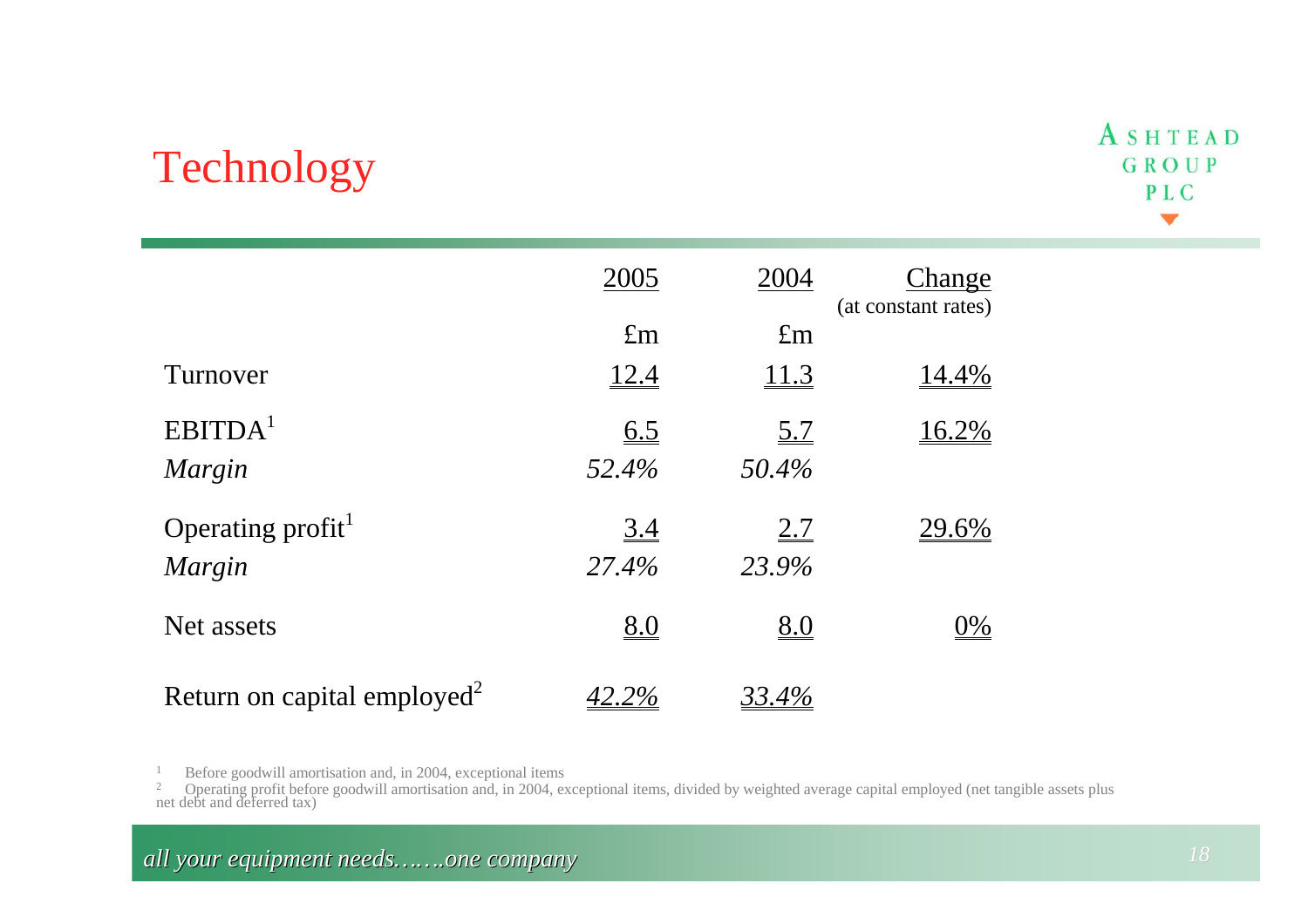# Current trading and future prospects

- Ξ Group revenues for May and June 12.5% ahead of last year
- × Sunbelt's revenues in dollars up 17% for the same period
- $\overline{\phantom{a}}$  US non-residential construction remains strong with Dodge Analytics projecting growth of 6.6%, 9.5% and 7.3% in 2005, 2006 and 2007 (vs 3.9% in 2004)
- $\blacksquare$ Shift from ownership to rental continues
- T. A-Plant continues to focus on improved returns and market share gains in a stable market
- $\mathcal{L}_{\mathcal{A}}$ Technology will benefit from increased investment by the oil industry
- $\overline{\phantom{a}}$ Capital expenditure for 2006 is likely to grow to £160m (2005: £125.5m)<sup>1</sup>
- Consequently: "The Board expects to report further progress during 2005/6"

<sup>&</sup>lt;sup>1</sup> Before lease capitalisation effects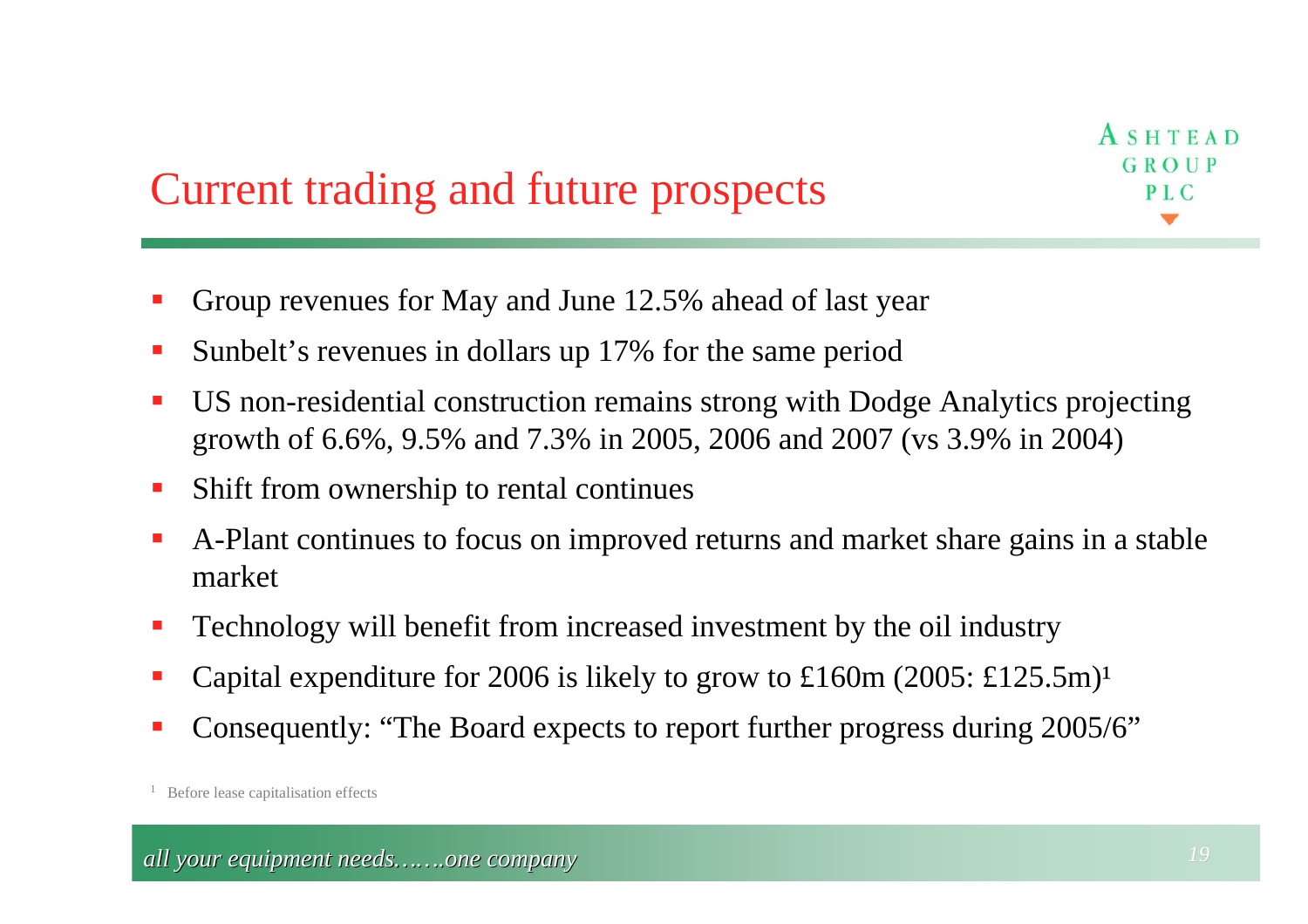

# **Refinancing Proposals**

*all your equipment needs…….one company*  $20$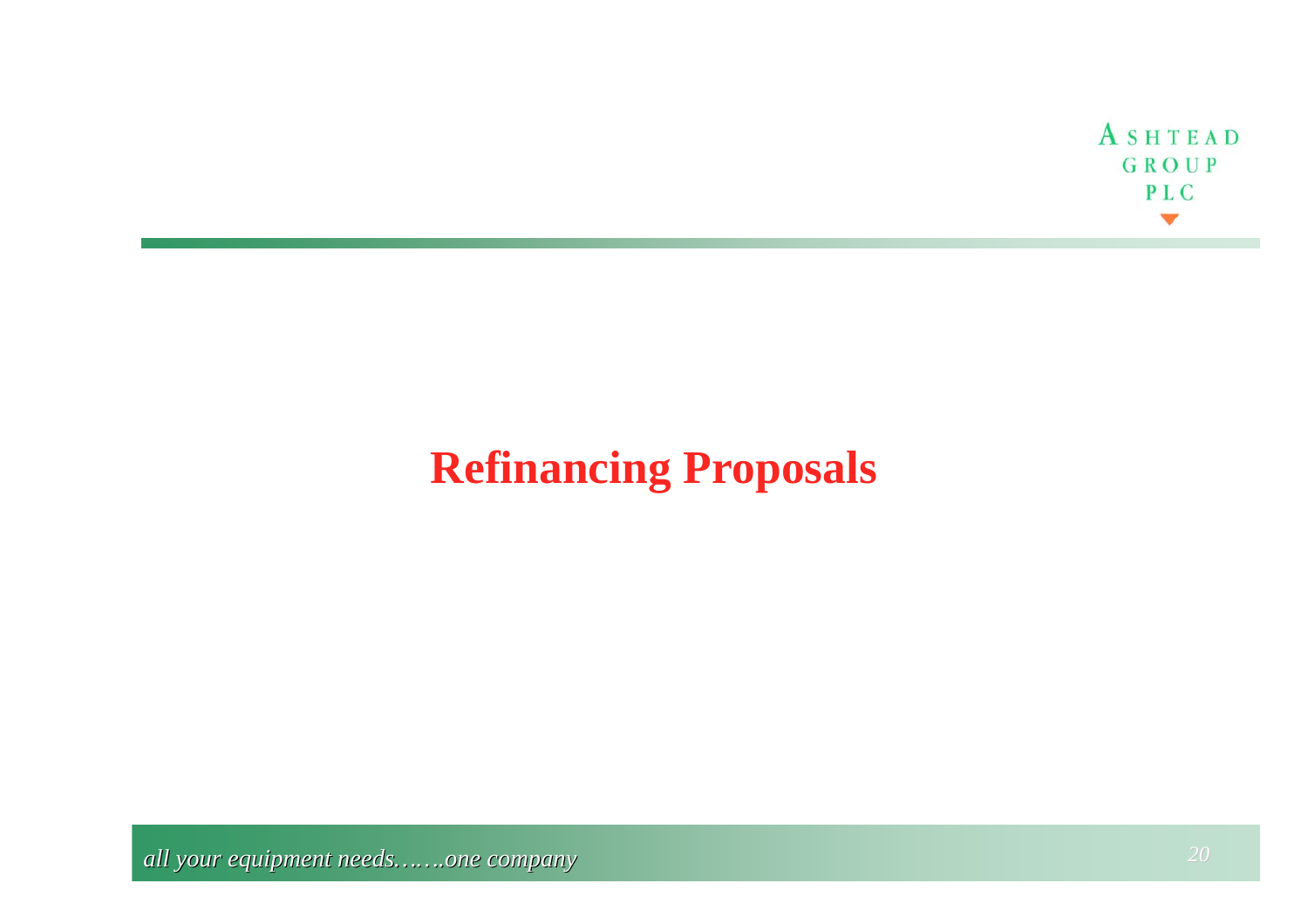#### Transaction overview

#### $\blacksquare$ Ashtead to:

- raise c. £70m in new equity capital (gross) through a fully underwritten placing and open offer
- raise \$250m (c.£142m) through an issue of new c. 9% loan notes
- $\overline{\phantom{a}}$  Proceeds used predominantly to:
	- repay in full the Rentokil 2008 Convertible Loan Note at an 11% discount and a total cost (including accrued interest) of £130m
	- repay £42m of the existing 12% 2014 Senior Loan Notes
- $\blacksquare$  Benefits of the transaction:
	- eliminates refinancing and dilution risk by repaying the Rentokil convertible
	- further de-levers the balance sheet and extends debt maturities
	- lowers interest costs by repaying £42m of high coupon debt (12% Senior Loan Notes)
	- facilitates dividend payments in the future
- $\mathcal{L}_{\mathcal{A}}$ Will complete the restructuring of the capital base
- $\overline{\phantom{a}}$ Allows the management team to concentrate on the Group's strategic development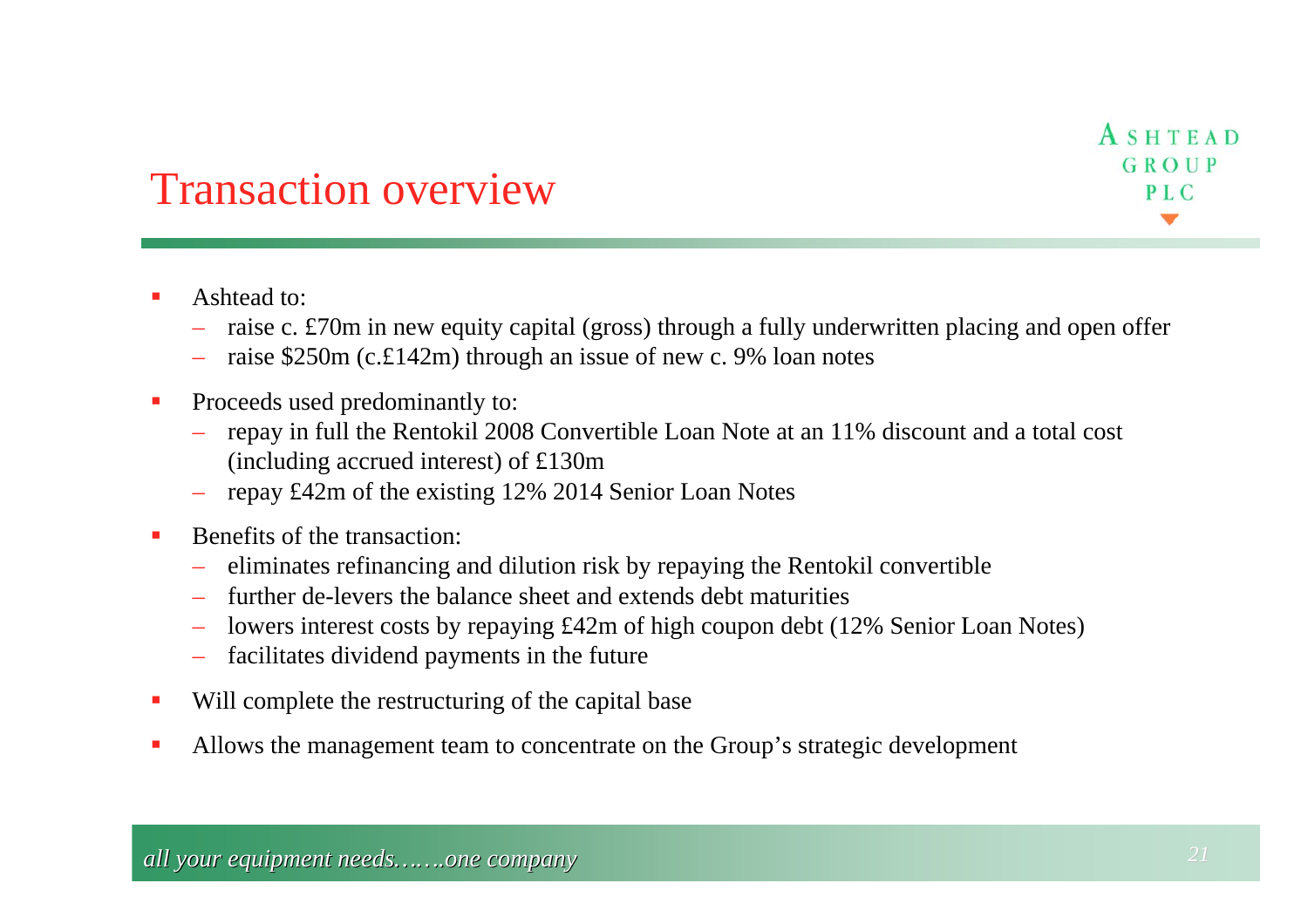#### **Sources of funds (£m)**  Equity issue 70  $$250$  second lien secured New Senior Loan Notes<sup>1</sup> 142 **Total sources £212 Uses of funds (£m)** Repay 35% of existing 12% Senior Loan Notes 42 Repay premium @ 12% and accrued interest on Senior Loan Note redemption 6 Repay £134m Rentokil Convertible Loan Note @ 11% discount 120 Pay accrued interest to Rentokil 10 Revolver paydown 26 Fees and expenses 8 **Total uses** $\mathbf{s} = \text{f}212$

Agreement with Rentokil:

Sources and uses

- £119.5m to redeem the principal amount of £134.0m, an implied discount of 10.8%
- plus £10.4m in relation to all outstanding accrued interest up to the estimated date of prepayment, and
- subject to the average market price not exceeding **125p** in any 10 day period

<sup>1</sup> Based on an exchange rate of \$1.75:£1

#### *all your equipment needs…….one company all your equipment needs 22*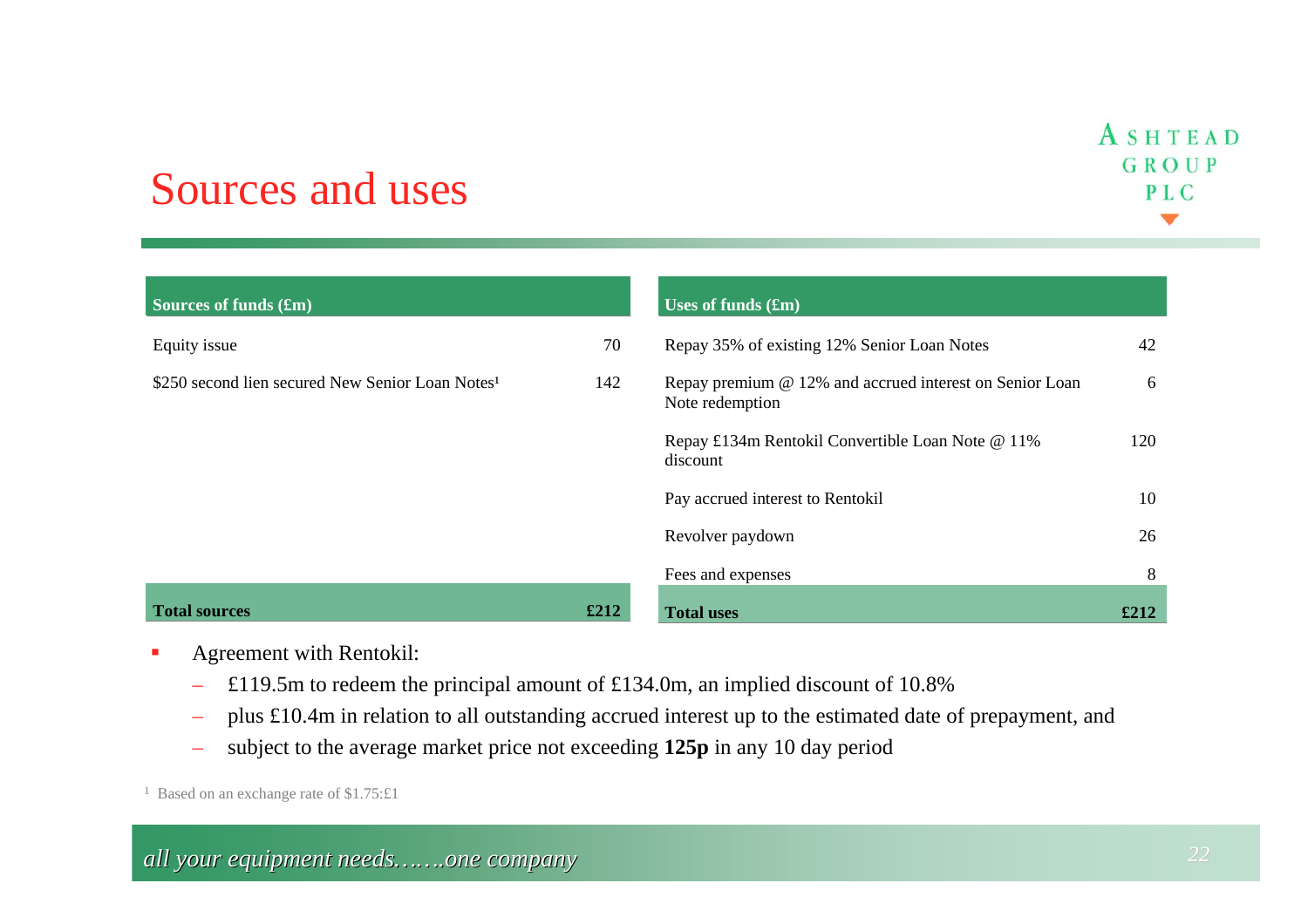#### ASHTEAD GROUP PLC  $\blacktriangledown$

# Indebtedness and leverage

| Net debt at April, 30 2005 $(\text{fm})$          | Current | Pro Forma |
|---------------------------------------------------|---------|-----------|
| Senior Secured Facility (ABL)                     | 216.0   | 189.4     |
| <b>Finance leases</b>                             | 32.0    | 32.0      |
| 2014 Senior Notes                                 | 115.8   | 75.3      |
| New 2015 Senior Notes                             |         | 138.3     |
| Convertible Loan Note                             | 131.3   |           |
| Other indebtedness                                | 0.2     | 0.2       |
| Cash balance                                      | (2.1)   | (2.1)     |
| Net debt                                          | £493.2  | £433.1    |
|                                                   |         |           |
| Total net debt to EBITDA                          | 2.9x    | 2.6x      |
| <b>EBITDA</b> to Interest                         | 4.0x    | 4.3x      |
| Availability (headroom) under the ABL             | \$157m  | \$192m    |
| Debt to equity market capitalisation <sup>1</sup> | 1.44:1  | 1.05:1    |

<sup>1</sup> Based on a market cap. of £345.7m as at July 6, 2005; pro forma includes a £70m equity issue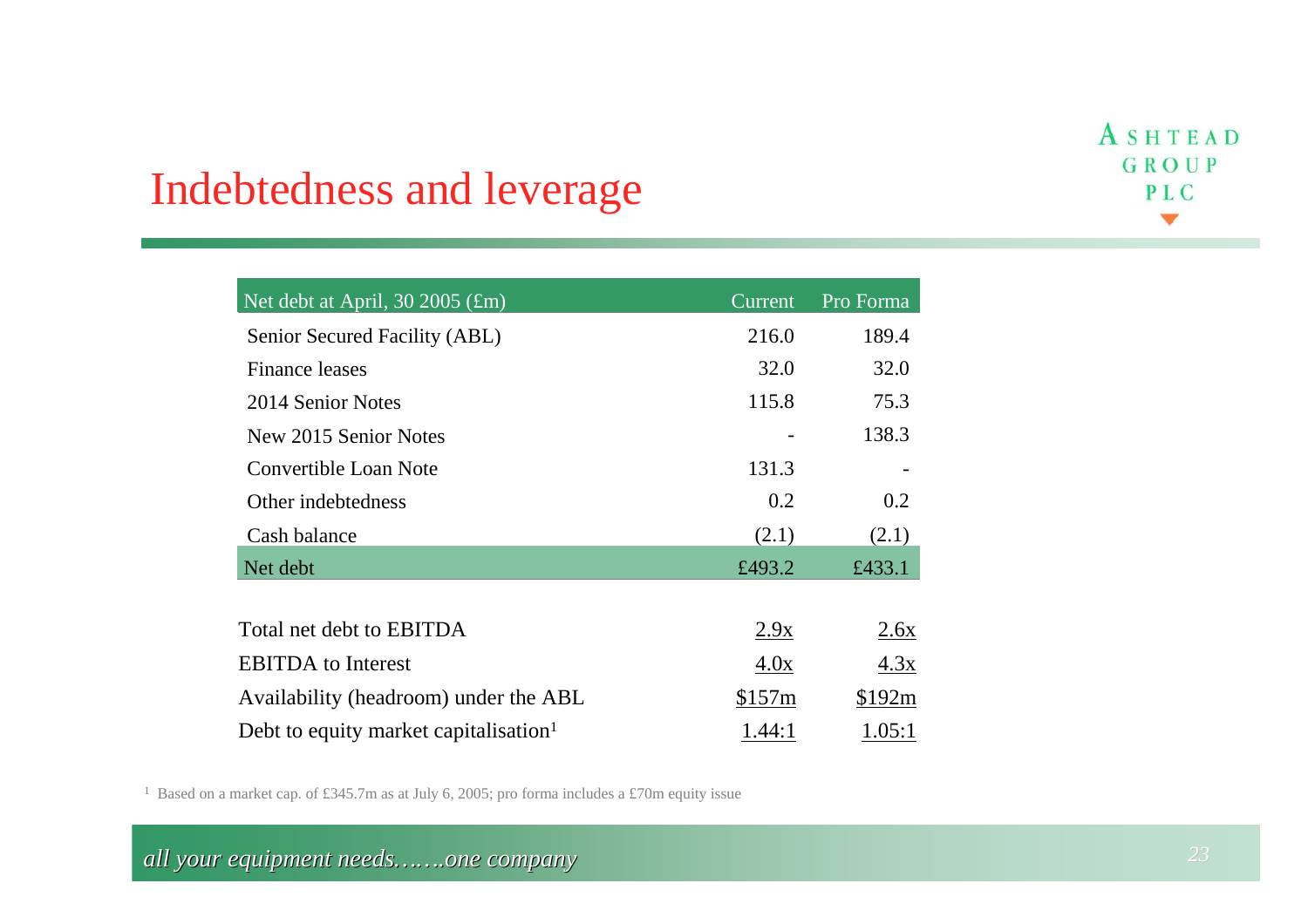# Placing and Open Offer

- П Fully underwritten by JPMorgan Cazenove and Evolution
	- to raise £70m
- $\mathcal{L}_{\mathcal{A}}$  Of funds raised (all subject to shareholder approval)
	- 25% placed firm without clawback
	- 75% placed subject to clawback by existing shareholders (no tradeable right)
- $\blacksquare$  Timetable
	- Announcement 7 July 2005 – EGM to approve issue 1 August 2005 – First dealings 3 August 2005
- **I**  The equity issue is conditional upon the completion, prior to dealings commencing, of the issue of New Senior Secured Notes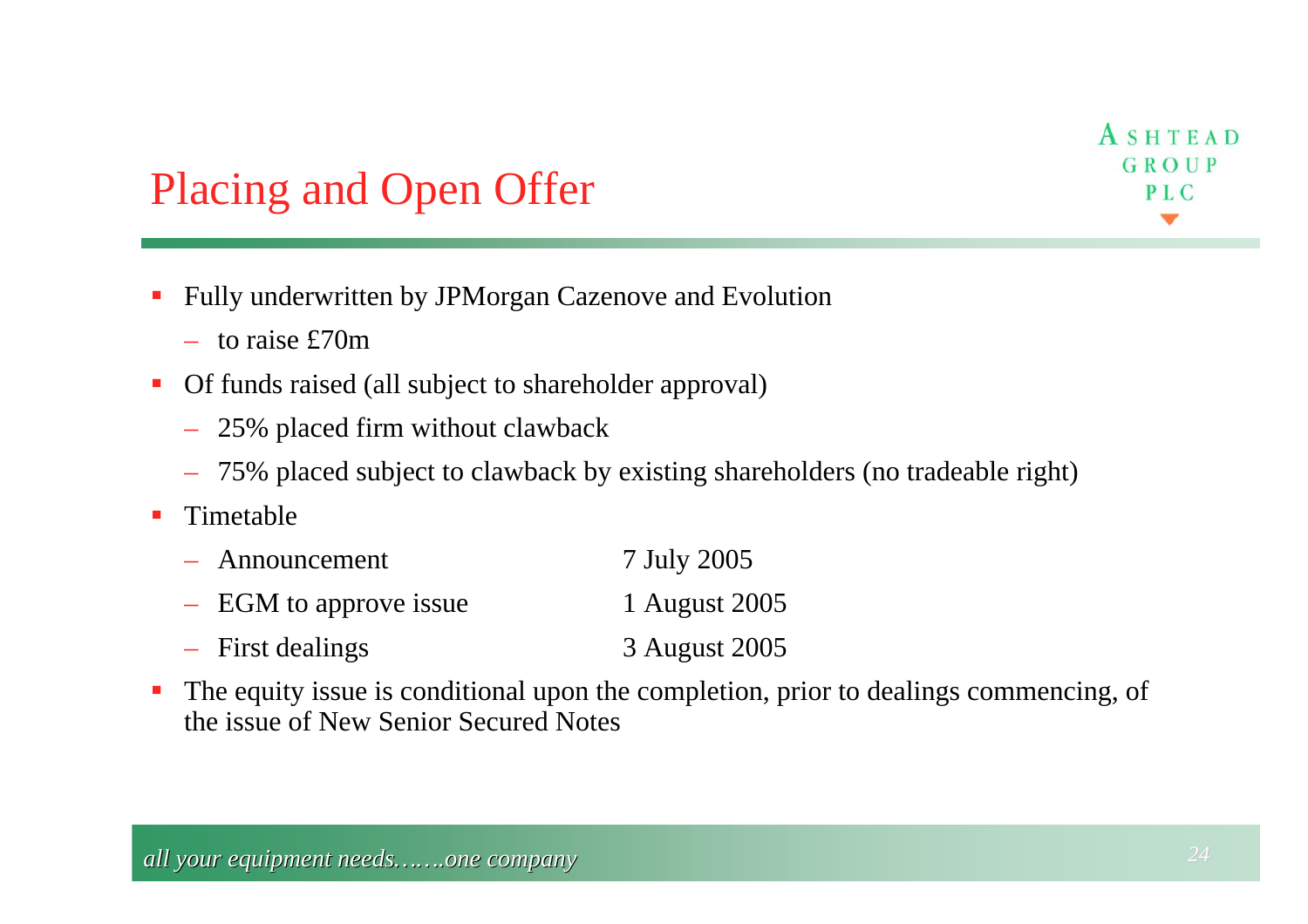#### Issue of New Senior Loan Notes

- п Offering of \$250m (c. £142m) of New Senior Loan Notes
	- same ranking and similar terms to existing Senior Loan Notes
	- coupon to be determined once marketing is complete; current indications of around 9%
	- maturity 10 years
	- listed in London but traded over the counter
- $\mathcal{L}_{\mathcal{A}}$ Offering will be conditional on completion of the Placing (and vice versa)
- $\blacksquare$ Offering provides access to long term committed capital at a fixed rate
- п Expected timetable

| $-$ Announcement  | 7 July 2005     |
|-------------------|-----------------|
| - Roadshow starts | 11 July 2005    |
| $-$ Pricing       | by 22 July 2005 |
| $-$ Completion    | 3 August 2005   |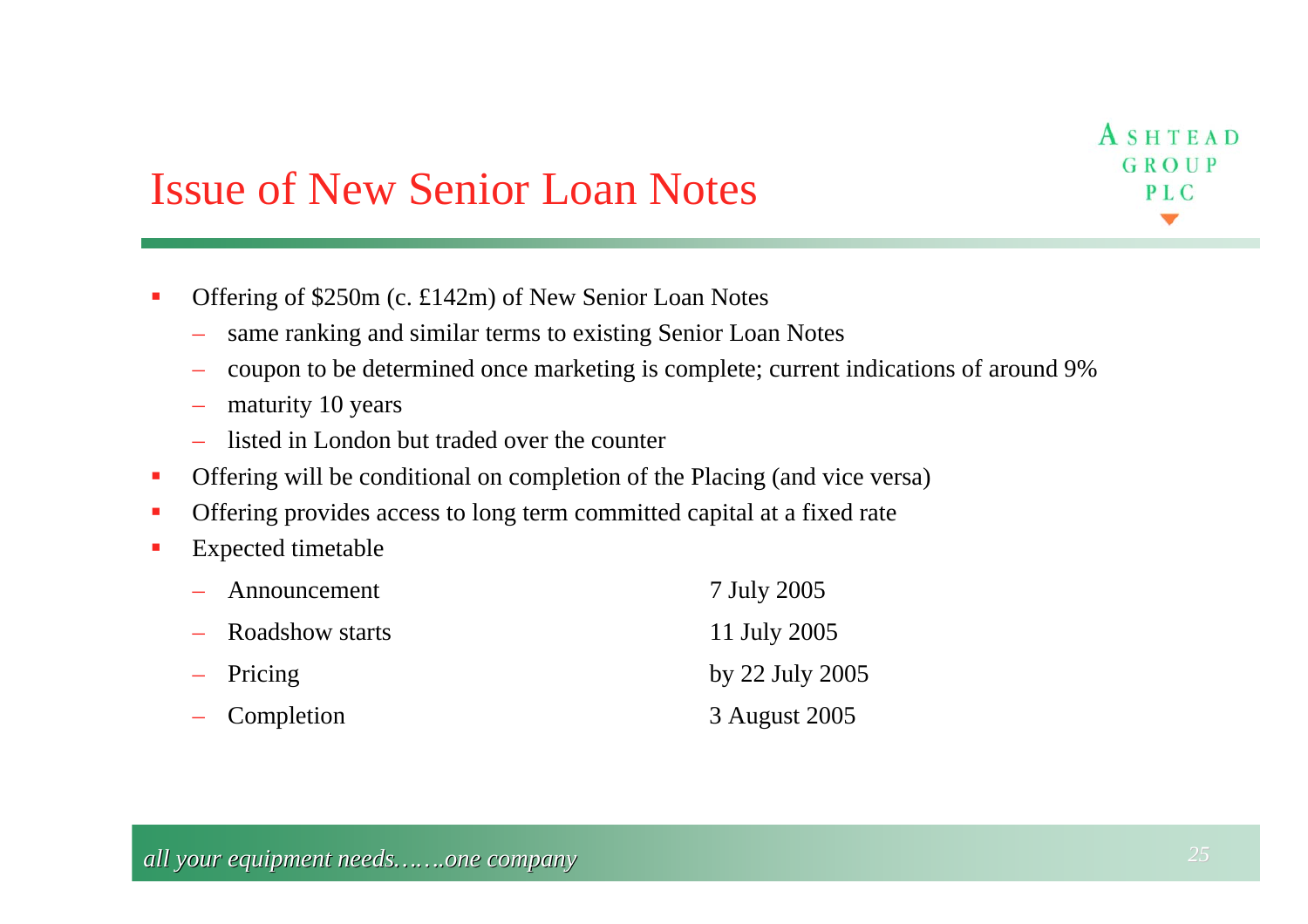# Financial effects of the refinancing

- $\blacksquare$ Pro forma full year interest charge reduction
- $\overline{\phantom{a}}$ Leverage reduced to 2.6x net debt to EBITDA
- $\mathbb{R}^2$ Refinancing is modestly EPS dilutive
- Expected resumption of dividend payments for the year ending 30 April 2006
- $\overline{\phantom{a}}$ Potential inclusion in the FTSE250 at the next review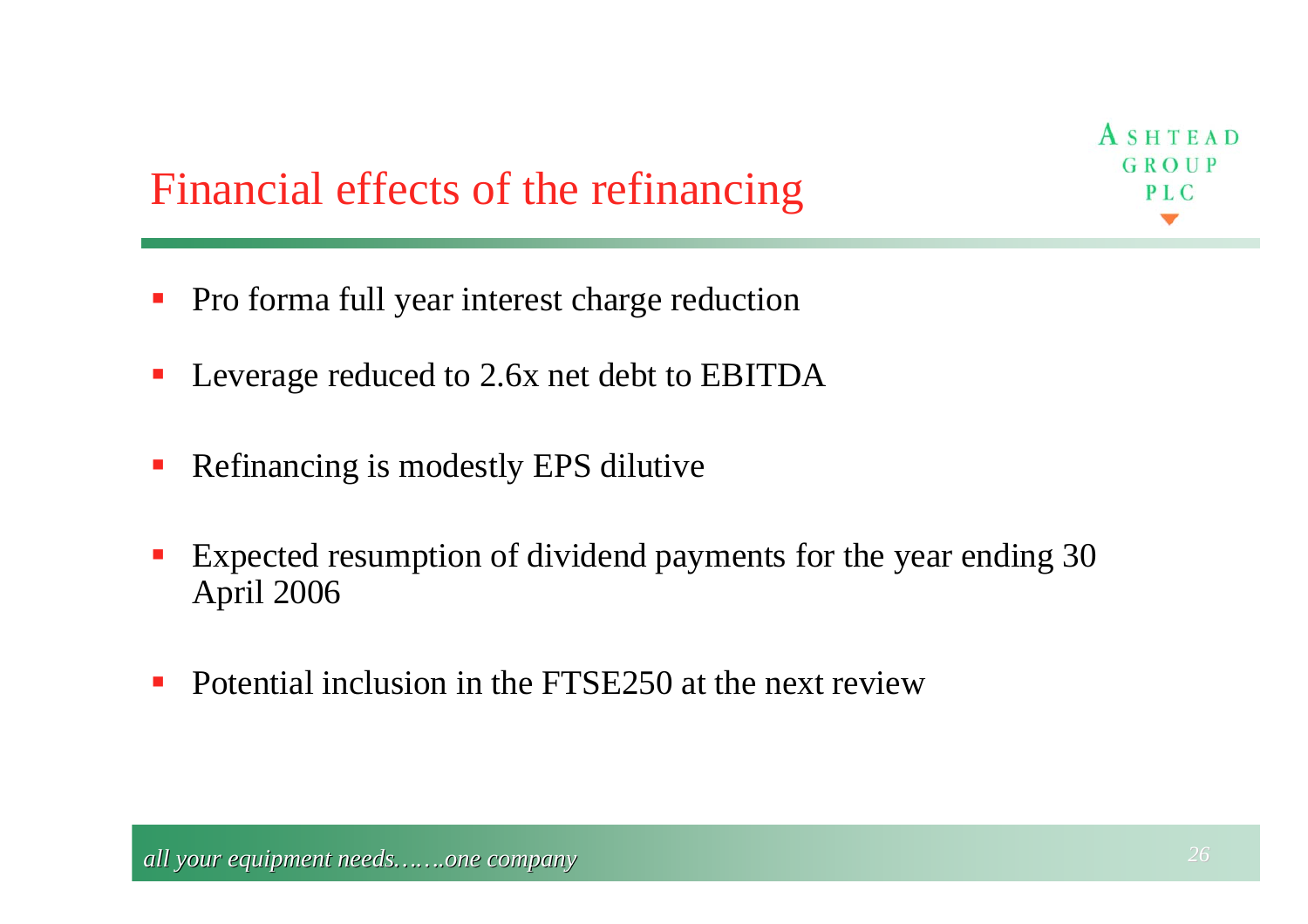

#### **Conclusion**

*all your equipment needs…….one company all your equipment needs all your equipment needs 27*